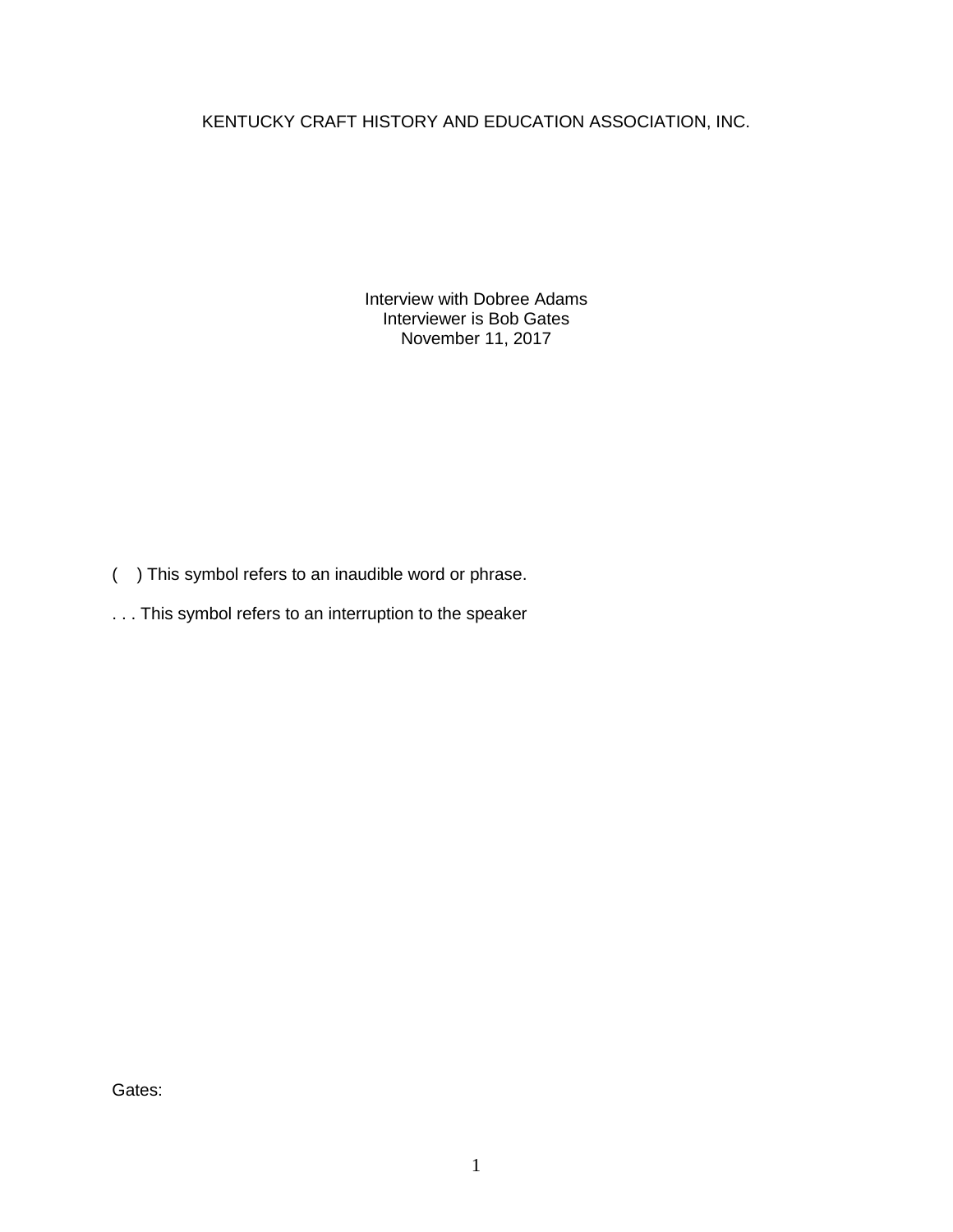Okay, this is Bob Gates and interviewing Dobree Adams at her home. And along the Kentucky river, where the heck would you call this? Uh, is this Bald... It's part of Bald Knob, right. But you're, you're off the knob.

### Adams:

We're in a river bottom.

# Gates:

Yes. Yeah. You could see the river from out here.

# Adams:

Well, no, I was up in the hill and you come down, come down the road to get to closer to the river.

# Gates:

Yeah. So we're going to interview you for KCHEA. And I'll have something for you to fill out at the end if that's okay. So where did ... you were born in Mississippi? I like to go into the beginning.

#### Adams:

I was born in Greenville, Mississippi, which is the heart of a Delta. Yeah. And when I was about four, we moved to Texas to Dangerville, which is outside Dallas because my father was too old for the draft for World War II. And he wanted to make a contribution. He had been in the National Guard. He had gone through the big flood in 1927 with the National Guard, but he wanted to do something more. So, he had an uncle in Dallas who helped him find a job. So my mother and I followed as soon as he had the job settled and we moved to Kentucky when I was seven years old.

# Gates:

Where you Mississippi people?

Adams:

My parents were Mississippi people. Right.

# Gates:

Okay. In the Delta area? I've been down there a couple times, but I'm trying to figure out where Greenville is.

# Adams:

A hundred miles south of Memphis. And my father's sister and her husband had a big plantation. And then my mother's sister and her husband had a smaller plantation north of Greenville. So after we moved to Kentucky, I would often go down in the summers and run wild on the plantations ride a pony ride, a mule.

# Gates:

Were they involved with the civil rights movement down there?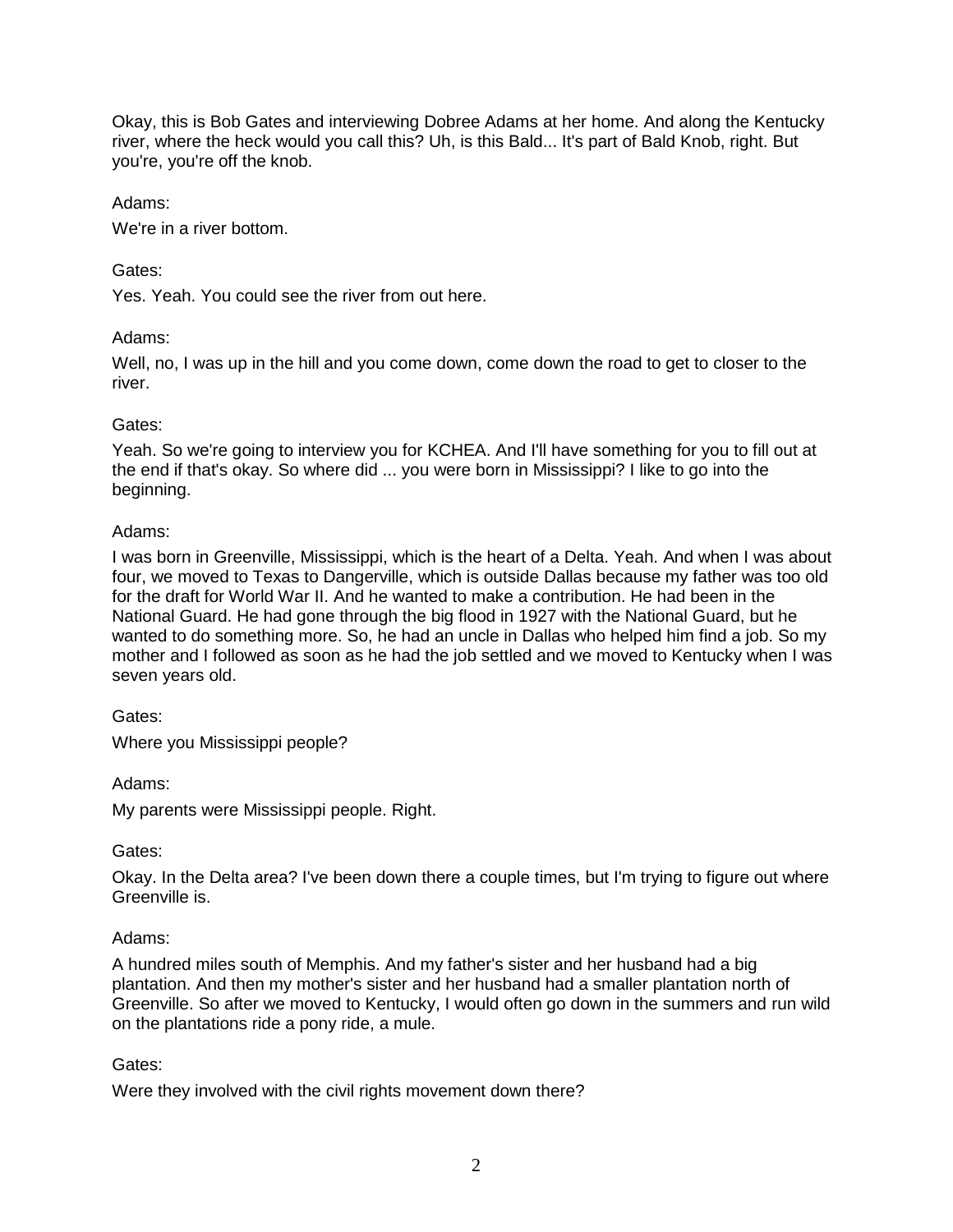# Adams:

Not at that time.

# Gates:

But later on, I guess. So you moved to Texas. So he could do something with ...

# Adams:

He was like plant manager at Lone Star Steel Company. And they were supposedly going to make stuff for the military, but I don't think they ever really got started before the war ended. That was my understanding.

# Gates:

Well, how many siblings did you have?

# Adams:

One brother, but he was not born until after we were settled in Lexington. He's 12 years younger than I am.

# Gates:

Kind of grow up as a, the one for a while, 12 years. Anyway. Did that help you out? You think in the artwork or that have anything to do with anything?

# Adams:

I don't think it had anything to do with anything.

Gates:

Your mom and dad, are they still alive?

# Adams:

No. They both died in 1997. My mother was the architecture librarian at the University of Kentucky. And when she got ill and had to quit, the University gave her the highest honor for a staff member, which is a Sullivan Medallion. And they named the architecture collection and library for her. My father, came up, basically work for IRS.

Gates:

What's that? Oh, the internal revenue. Okay. All right.

# Adams:

He was an examiner and he met many people who were in trouble and that he helped get out of trouble. And he didn't like the stigma of working for the internal revenue service. So he was happy when he left there and he became controller of a chain of Baynham shoe stores, big shoe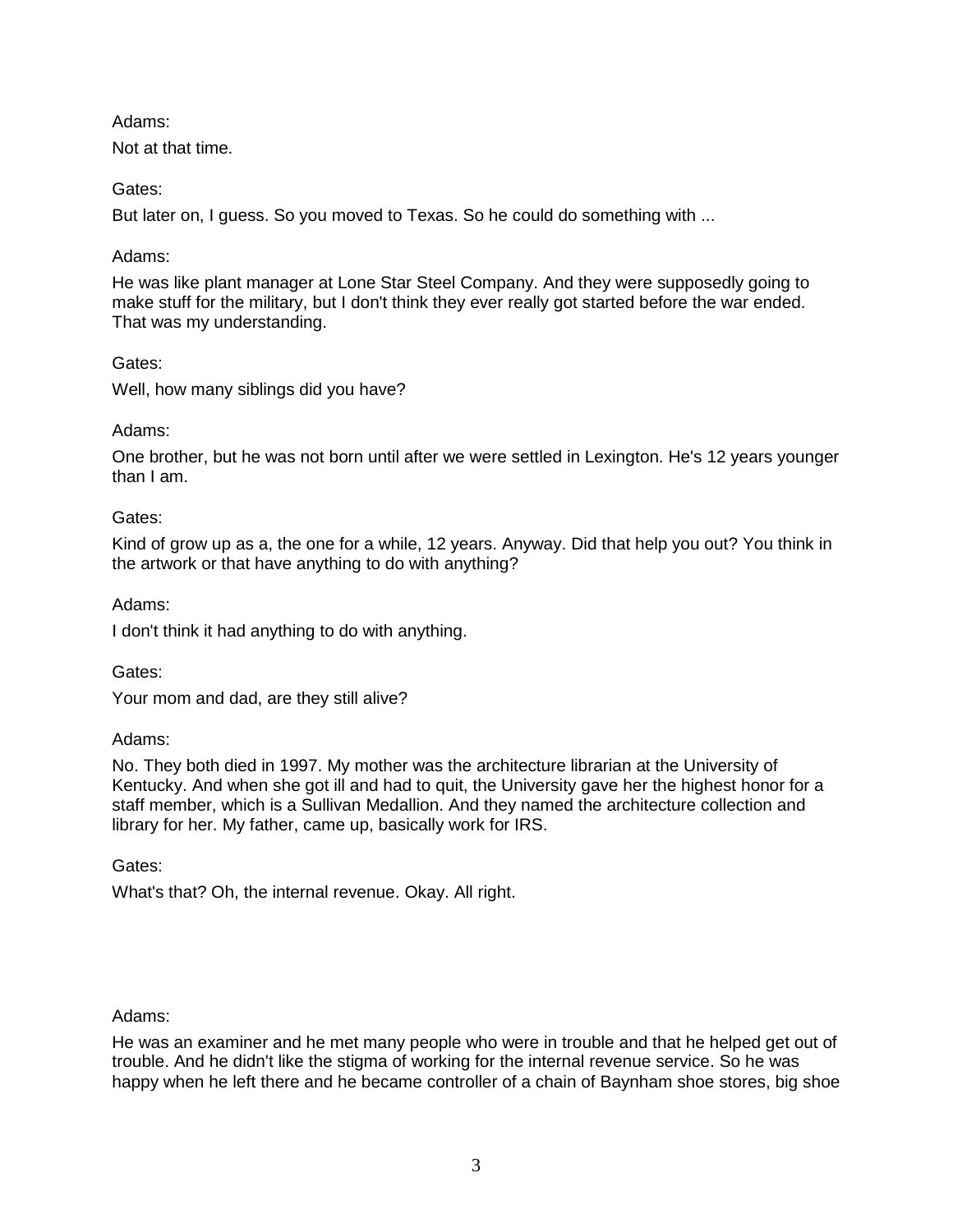store company in Lexington. And he was there for quite a while. And then he ended up working for Kerry and Adam's construction company.

Gates:

What was he doing there?

# Adams:

He was an accountant. He always bookkeeping. Running the office. Right. And, um, but the interesting thing is that a lot of those people left over from his working with IRS became his private clients on the site. So I grew up ...

# Gates:

As a bookkeeper.

# Adams:

Yeah. Well, as a tax person, he would do their taxes for them. So there was one who brought home cured bacon, sausage, another one who had very high quality antiques, a few of which we have in the family that came from his doing her taxes that particular year. It was just interesting.

# Gates:

How did he help them out when he was at the IRS?

Adams:

Well, you know, he does, had to simplify things and figure out how they could pay what they owed and see if there were ways to look at it a different way. That's that was basically it ...

Gates:

So he wasn't one of these people that jump on you and try to get the money. Yeah.

Adams:

No, it was more, he was really helping, I think. Yeah.

Gates:

Well good. So he became though he did taxes for them later on. That's cool.

Adams:

Yeah, that's right. So taxes became a big thing for him to do and then I do ours.

Gates:

Oh, you learned from him?

# Adams:

Yeah. But I have to take it somewhere else to get finished up because I don't want to bother with actually knowing the tax law and its changes. So, but I just know how to gather everything up together and make it beautiful for the tax man.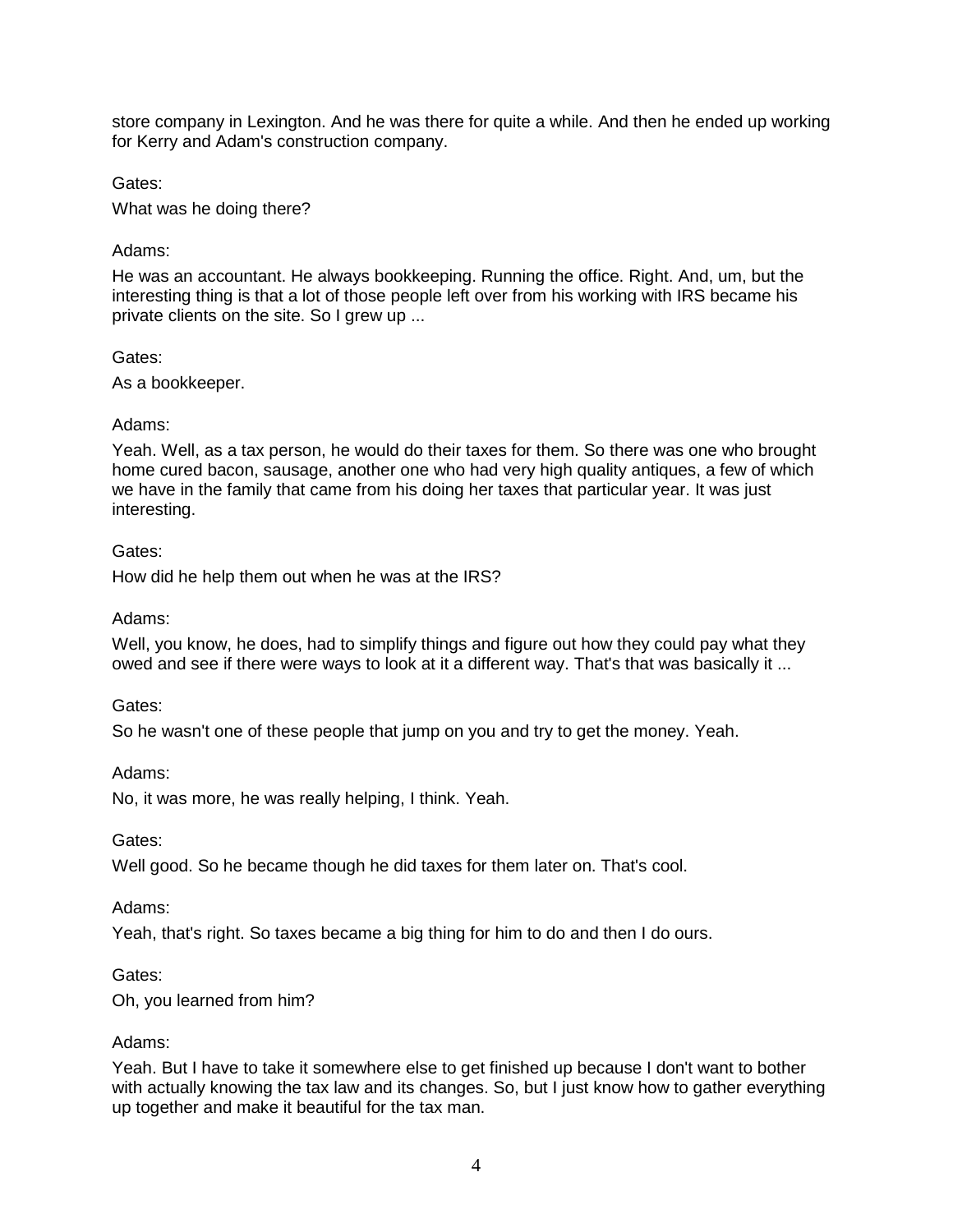That's good. Yeah. I just kinda throw it at her and say, what do I do? But no, I've been doing my own for a long time, but it's too complicated.

### Adams:

I did my own up until I married Jonathan and we bought the farm and then it started becoming too complicated for me.

### Gates:

He had his own business too. Right?

#### Adams:

Right. He is a writer and a publisher. So he had his own business. Then we had the farm and then I had my work for the state. And then later we added my being an artist to all of that. So I quickly got completely out of hand. So.

#### Gates:

So you went to Lexington. How'd you like living in Lexington?

#### Adams:

Well, I love the house we bought. Uh, when we first moved there, there was very little housing. So we rented a house in Mintel park in the winter because the people, elderly people went to Florida for the winter. So here was a little bungalow house full of overstuffed furniture and covered with sheets. And in the summertime we stayed at Transylvania Inn, which is now gone, which was a big Inn and boarding house next to Tattersall's Sales Barn at the red mile. And the wonderful thing about that was that we loved horses and we were already, we'd always been involved with horses. So there were some wonderful, uh, trainers who would come for the meet and they would stay there at the inn. So I got to meet Tom Berry, some other ones, uh, Gibson White and Ben White. His father had a barn at the track.

# Adams:

And um, so I Marguerite Henry wrote a book Born to Trot about them, a children's book. And so I knew them. And then there was a Roy White, I think, no, no. Roy Miller was an older retired trainer who had an invalid wife and they lived there too. So, it was an interesting place to be. And my father made friends with the Kitroll's, I think it was, who had some hunter jumpers and they said we could ride, play with their horses. So, you know, I was little, I was, um, seven. And so daddy had me on a lunch line on this enormous hunter jumper. And I remember when that horse would take a step like this, I would go, you know, four feet up in the air just when he was walking because the horse was so big. So I was going around daddy and Clarence Kerr stopped and said, that horse is too big for that little girl.

# Adams:

Here's the key to my pony barn. So he was one of the four funeral home, Kerr Brothers brothers. He was, and he found the funeral home business, somewhat depressing. So he had a stable of rental horses and ponies at the Red Mile. So we get the key to ride all of them. So we rode all of them until we bought the house on West Sixth Street. And then I would have one of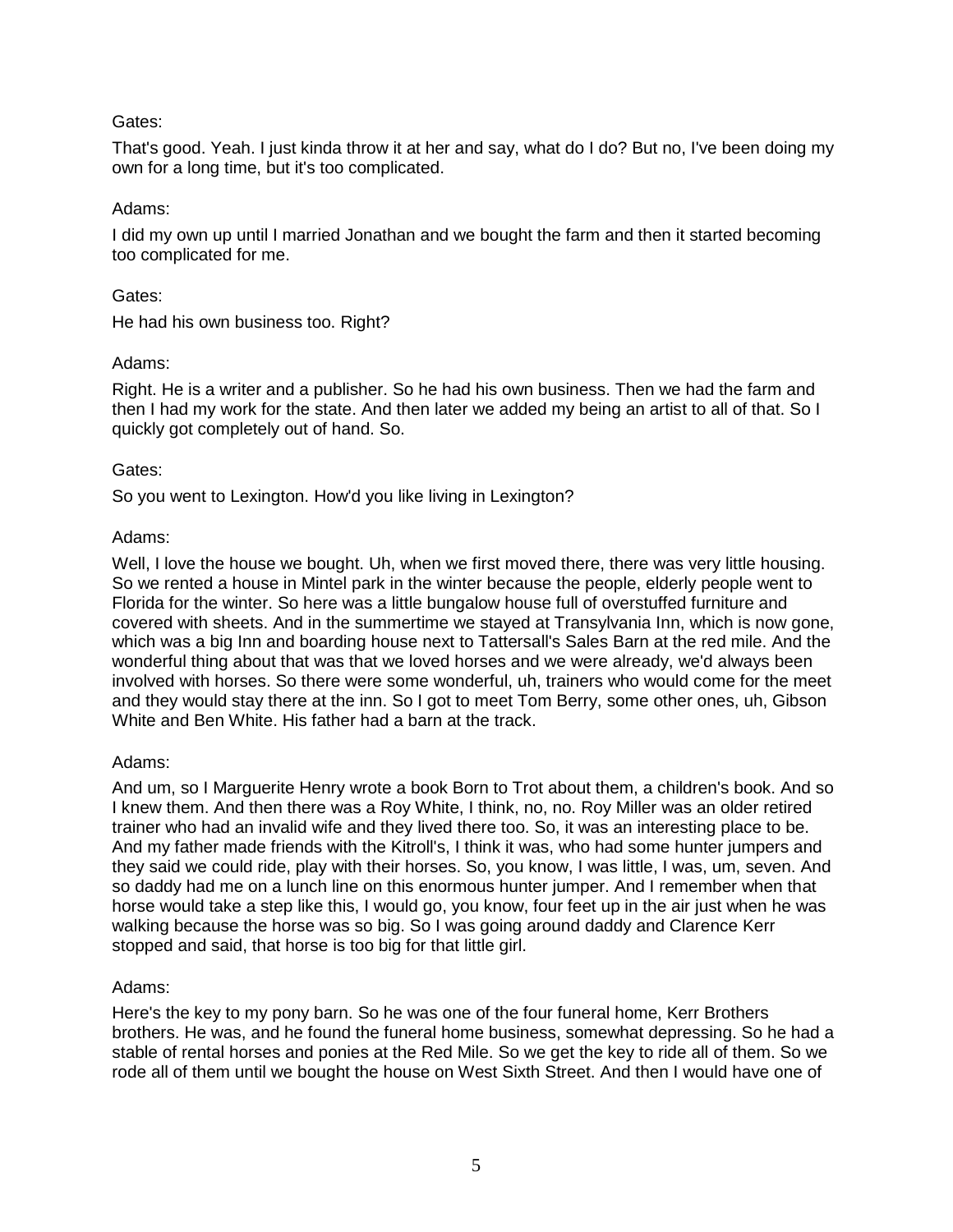his horses or ponies at the house for two or three years. We had a barn, two acres on West Sixth Street right down from West Sixth Street Brewery.

Gates:

And that was a farm area then?

#### Adams:

No, it wasn't. They had raised horses there for years and years and years. Uh, it was probably a little bit bigger, but we had bought the farm from the wife or widow of Mr. Wallace who had raised a very good race horse there. So there was a little barn and a great big house.

#### Gates:

So you were at the Red Mile when you're riding these ponies, are you riding around the track? Yeah. Is that pretty fun?

#### Adams:

Oh yeah. That was fun. Yeah.

#### Gates:

Yeah. You kind of tried to race or anything or did you just play?

#### Adams:

I just rode. I broke an arm. Yeah. Yeah. I broke an arm. I was, I was riding a pony out in the inside the center field of the track. And we'd usually gone to the right, I guess when we came there and rode around that way, which would have been counter-clockwise for some reason that day I went the other way. And at some point the pony went that way and I went that way and I had a little cane whip and I fell on it, whip on, broke my left arm. And Mr. Kerr came out to keep me company while my father went to get the car, to take me to the hospital. And I remember saying, "Mr. Kerr, what's going to happen when you break your arm, do you die?" He reassured me that I was going to be all right. And actually Clarence Kerr took my mother and me to the lying estate of Man O' War when Man O' War died and Kerr Brothers had embalmed him. And he was in this big wooden casket that was, you know, half the size of my studio here.

Gates:

So was he standing up in it?

#### Adams:

No, he was lying down. He was lying. It was a big, it was a big flat box.

Gates: Lying on one side, right?

Adams: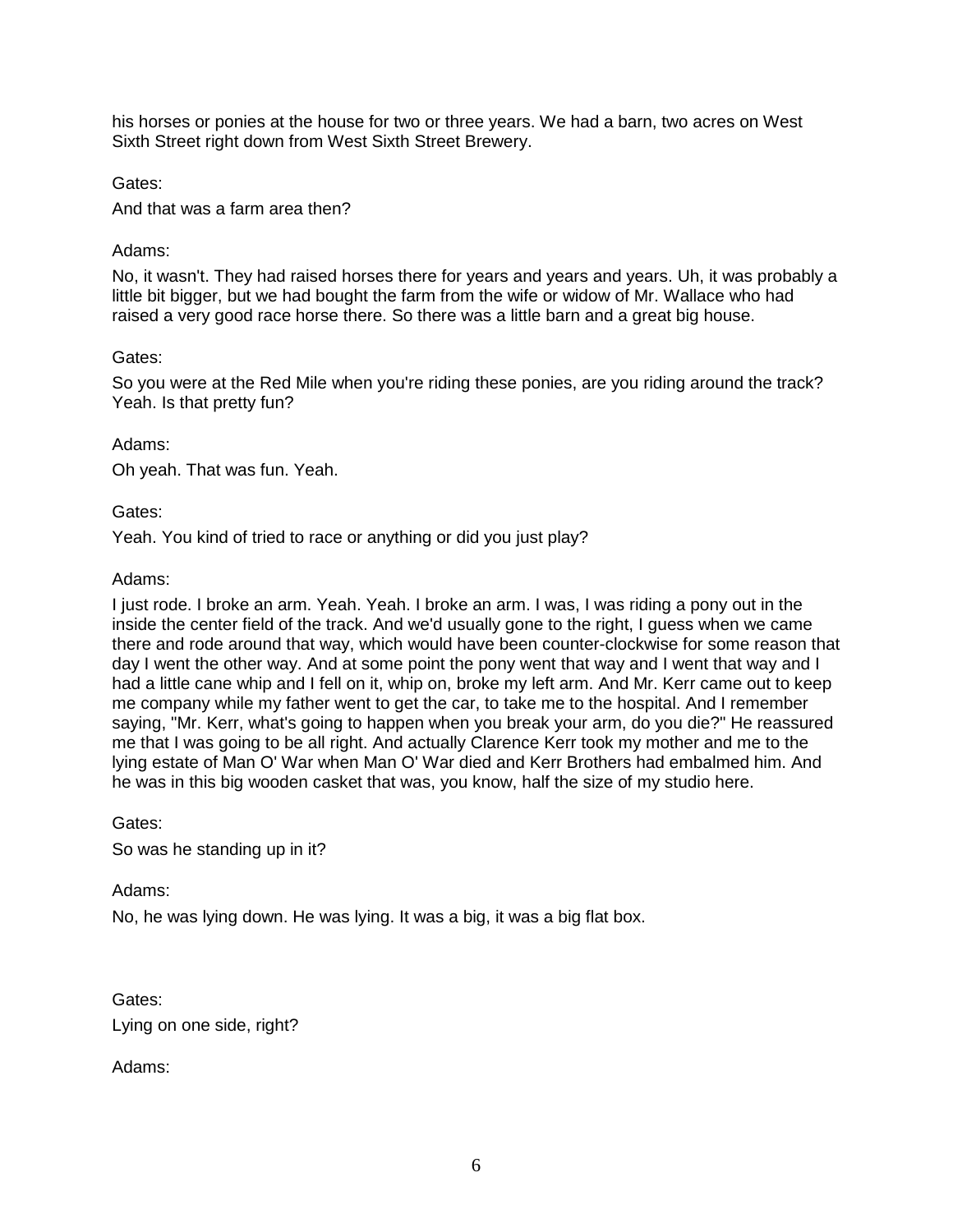Yeah, that's right. And the lady in front of us patted him and Mr. Kerr said, "Oh, they did a really good job on him." And my mother totally freaked out. She did not want to go to the funeral. This was just too much for her, which is interesting. And I was just bug-eyed of course, at the whole thing. But, um, in that time period that we were staying in the little house in Mintel and in the, inn at Transylvania Inn, we did a lot of driving all over central Kentucky. So we do all the little roads. We knew all the horse farms. So we would go visit Man O' War and Will Harvard would bring him out for us to see him. We would go to Claiborne, um, in Paris and we would also go eat Sunday dinner. And, you know, there was, um, Old South Inn in Winchester. And then there was the Tavern in Paris, and then there was Beaumont in Harrodsburg. And, and so that was, that was kind of fun. So once we bought the house, a lot of that traveling around stopped, but what was wonderful is my father and I knew the pedigrees of all the major stallions, the thoroughbred industry in Kentucky, but that point, and he came to Kentucky, he had his choice of places to go for the Internal Revenue Service. And he chose Lexington because of the horses.

# Gates:

Did you have horses on your farm and Mississippi, or ...

# Adams:

He showed walking horses in Mississippi and he had a five gaited horse that jumped five feet when he was in Mississippi. When we were in Texas, he had a five that's usually not done. Uh, we had a five gaited mare when we were in Texas and the plant had a reservoir with a spillway. So there was a ramp down into the water. So daddy was able to stand up, have the horse go around him on the concrete and then swim the other way around with me on top. That was great fun. And then my mother had a horse too, and we would go do berry picking and Mulberry picking on horseback.

Gates:

How do you do that?

# Adams:

We'd just ride, we ride, carry a bucket. Well, on the mulberries, we just reach up and get mulberries. But the dewberries, we would actually get off the horse and pick like you would pick blackberries.

# Gates:

 $( )$ 

Adams: This was Texas. Yeah.

Gates:

Wow.

# Adams:

And my father and my mother courted riding horseback on the Mississippi levee. Yeah. So horses or one of the, one of the big things.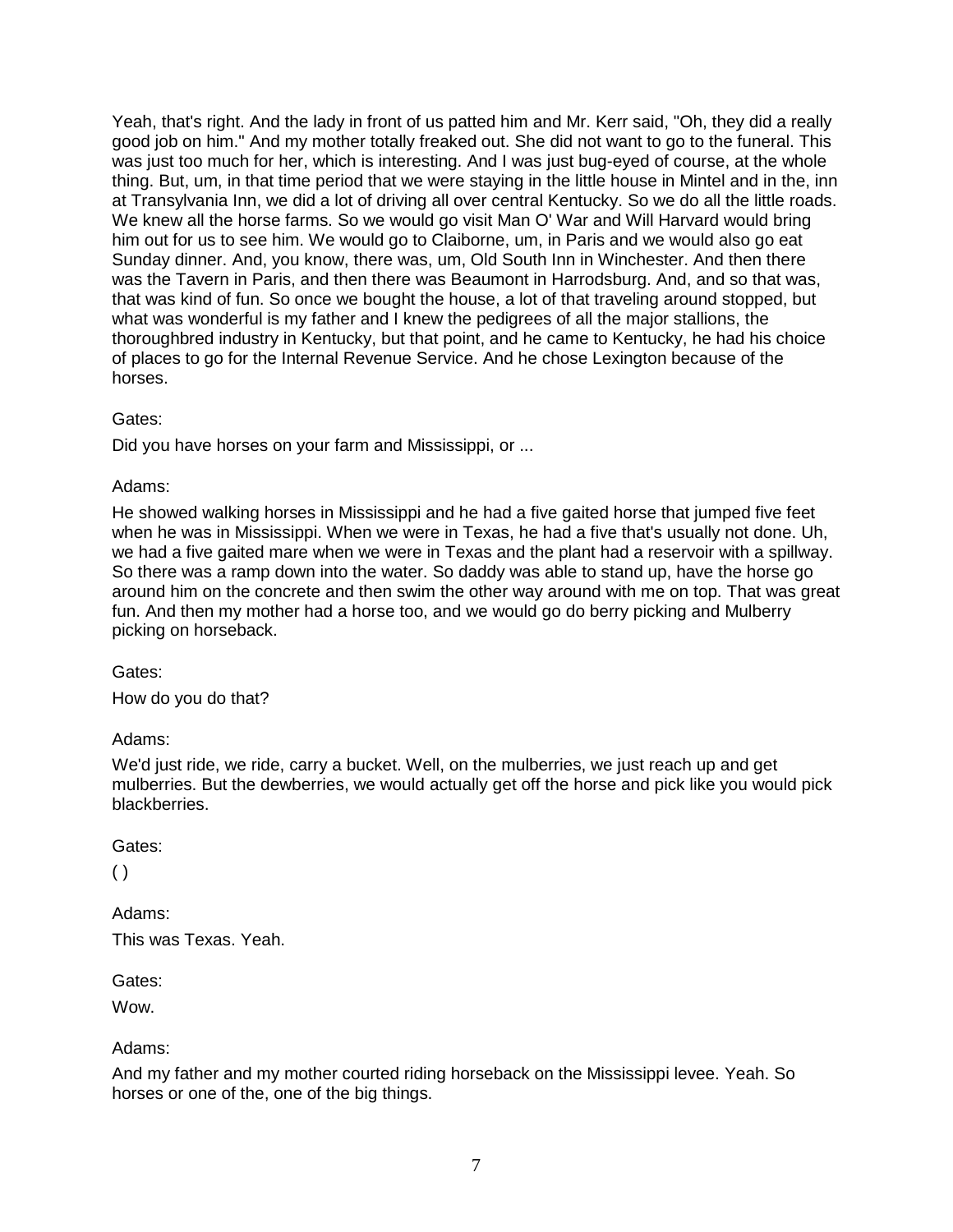So it wasn't pretty easy for him to be friends with all these people in Lexington, because he already had a strong interest.

# Adams:

That's what he wanted to do. That's why he wanted to be here.

# Gates:

And that's why I stayed at that place too, I guess. Yeah. That's interesting. So you stayed at an Inn for a couple of years? And then you got your house. So why were you doing so much traveling just to see the horses?

# Adams:

Well, it was just, we were living in one big room in this Inn. So the three of us were claustrophobic. I mean, my father was working and, um, and I would go to school in the fall and the winter and, um, but basically they were energetic people who wanted to go see Kentucky, so, and they specifically wanted to see horses. So, and daddy ended up with thoroughbreds there on Sixth Street. Yeah. So sometimes we had as many as four little weanlings there.

Gates:

Did they race or?

# Adams:

Um, he took some horses to the track, but they never raced, he never got into a race. He and I actually galloped, um, some at Keeneland, but mine had actually gotten hurt. So I was just walking around the outside while he was galloping, but we got to that.

Gates:

Okay. Did he keep his, uh, love of, uh, you said walkers?

# Adams:

Tennessee walking horses. He never got over that. He actually gave Jonathan and me a Tennessee walking stallion when we got married and then we had to find a place to put him, so we bought him a farm. Yeah. So he was here. Yeah.

Gates:

Cool. Wow. So you went to high school in Lexington.

# Adams:

I went to University High, which is the model school for the, uh, College of Education, which became defunct in 1965. It was supposed to be the latest and greatest ways of teaching. Oh, was I will disagree with that.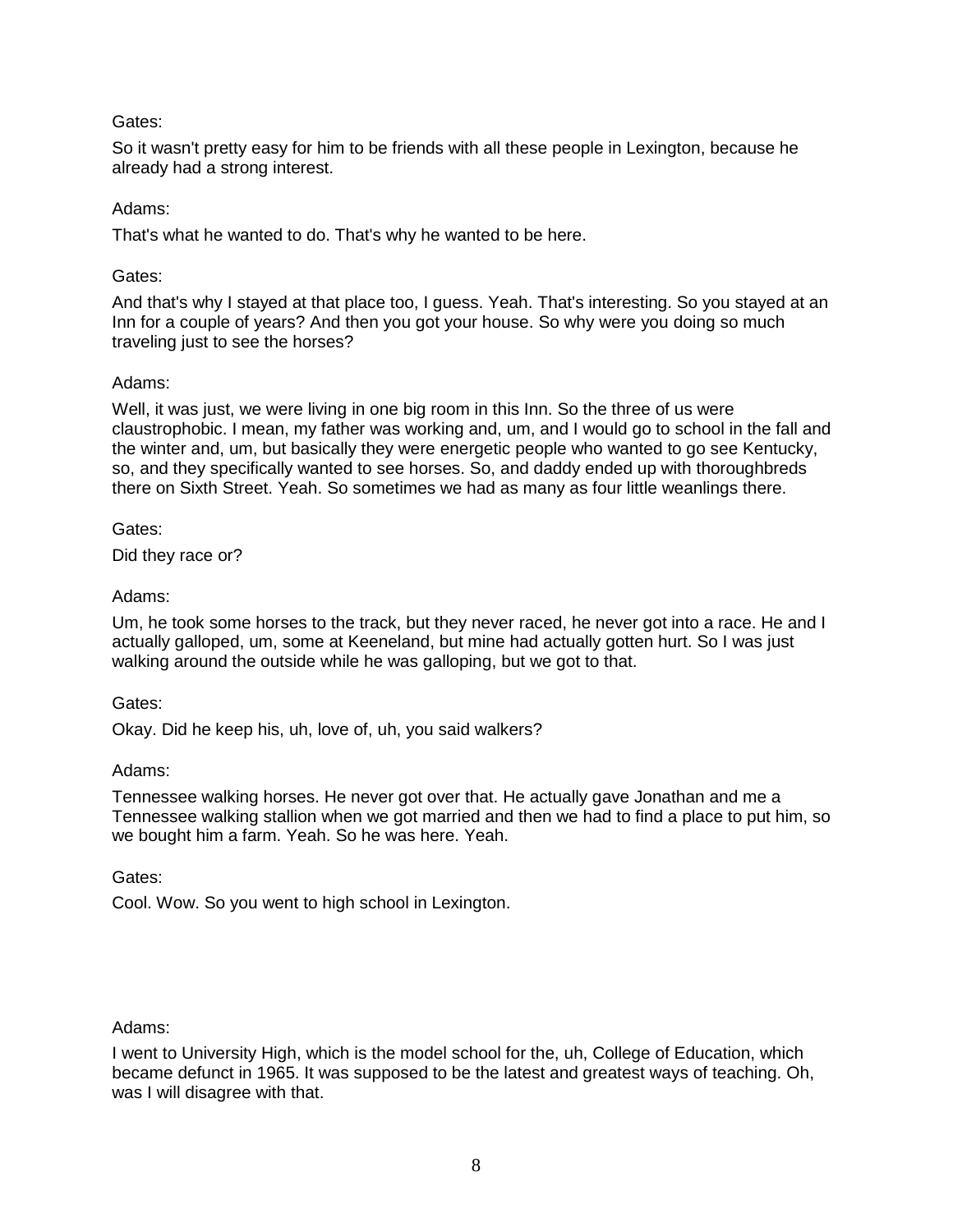# Why what happened?

# Adams:

Well, I just mean, I don't, I didn't see that it was the latest and greatest. It was kind of an interesting group of kids, some very smart and some not so smart. And, um, it was hard to be challenged, but I had a couple of friends that we competed. Competed. Yeah. For best in class. Yeah. Yeah.

# Gates:

So, you did too?

# Adams:

Yeah. Oh yeah. And then I went off to Wellesley when I graduated from high school.

# Gates:

How was that? I mean, did you have any art in any of those classes that help make you think you might be an artist some day?

# Adams:

Uh, I had a wonderful art teacher in high school. Well, I actually started in that school as a fourth grader, so I worked with her straight on through, but I never thought about being an artist. Um, I did start sewing when I was in high school and designing some of my own clothes and I took some of those to Wellesley with me. And then later, um, I made maternity clothes for myself with, you know, matching clothes for about a little girl who was, yeah. So there is a thread, a design thread that started, I think in high school, probably with that sewing and then just went straight through because I worked for Lawrence Livermore Laboratory after college. And I basically was not one of those coding girls, though that was the era. Instead I was, I had my own project and we shot it in Nevada. So I was a bomb builder, because that's what they were doing.

# Gates:

Oh okay. Tell me more about it.

# Adams:

Well, that's about all I can tell you. But the significant thing was ...

# Gates:

No, I mean, but you assumed that I knew that and I don't, uh, what was that?

# Adams:

Well, Lawrence Livermore Lab is, is like Oak Ridge and, uh, Sandia and Los Alamos. It was one of the big government laboratories for developing nuclear and atomic energy. And, when I went out there, um, well I went out first to be interviewed. I worked at Wellesley for the job placement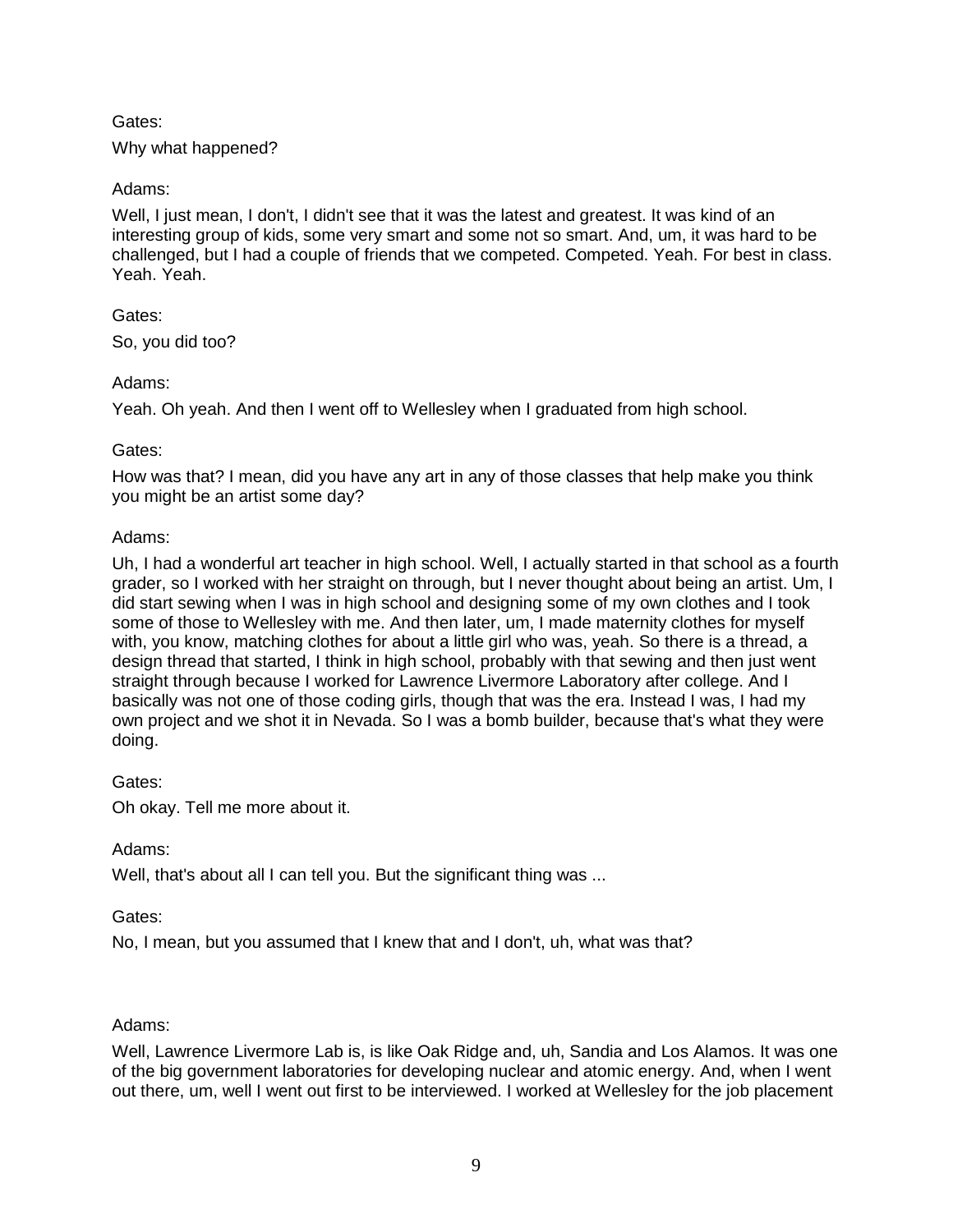office. So it was the office for students to come and find out what they could do about finding a job after graduation. And that was right there. And I became very good friends with the head of that office. And at some point my senior year, she said, how would you like to work in California? And I said, sounds, sounds good to me. And she said, well, they, uh, interviewer for Livermore is coming to Boston, but he can't come on campus because it's not his scheduled time to come on campus to interview.

#### Adams:

However, we could arrange for you to meet him in Boston. I said, sure. So I went to Boston, you know, to meet this guy I'd never seen before, who took me out to, you know, a really big dinner. In retrospect, it's all of a sudden a crazy, but he and I became good friends. And then here came a letter, inviting me to come out for interviews. And what they had figured out was they had some girls who had come out from the east, who had turned out to be smart and they could learn on the job and they were successful. So they had their eye out for some others and they found that it was more economical to keep the physicists there at the lab and have the people being interviewed, come talk to them than it was to take them away from their work to go to Boston, you know, to interview somebody.

#### Adams:

So, um, when I went out there, which was spring break of senior year, uh, I got to go to all the different divisions in the laboratory and talk to people about the work. So there was one particular, um, division that I liked, which was peaceful uses of nuclear energy. There were others, but you know, you know how it is, there's never enough money for, for places like that. So, um, when I actually went out there in the summer to take my job, I got to do the same thing I used to, I used to get to go around and talk to people, except I was only talking to people where there was an opening. So I ended up with an amazing boss who was able to treat me like one of the guys. I was the only girl except for the secretary and each guy or a couple of guys had their own project.

# Adams:

So I got my own project and it was only 20 years later that that guy, my boss said, how did you feel about the anti-feminist pressure? I said, you felt it all, you kept me busy. And I never thought about it except for one time. And I had to give a talk in front of all these PhD physicists about my project. And I had no credentials at all. I hadn't even taken physics in high school. So all I had done was learned on the job and I gave my talk about my project and some of what we were doing with that project was brand new and nobody knew anything about it. So at the end of my talk, two guys got up, took the floor, started ranting and raving back and forth. And I felt in my innocence that I had lost control of my audience. So I was mortified. So I kind of went back to the office and sat in my corner. And the guys in the office came in and said, what's wrong with you? And I said, you know, I didn't like the way that ended with those guys. And they just laughed their heads off. He said, those guys do that to everybody get over it.

# Adams:

So, so that was wonderfully encouraging to me. It was great. You know.

# Gates:

Were you a technician assistant or, I mean, what was your job?

# Adams: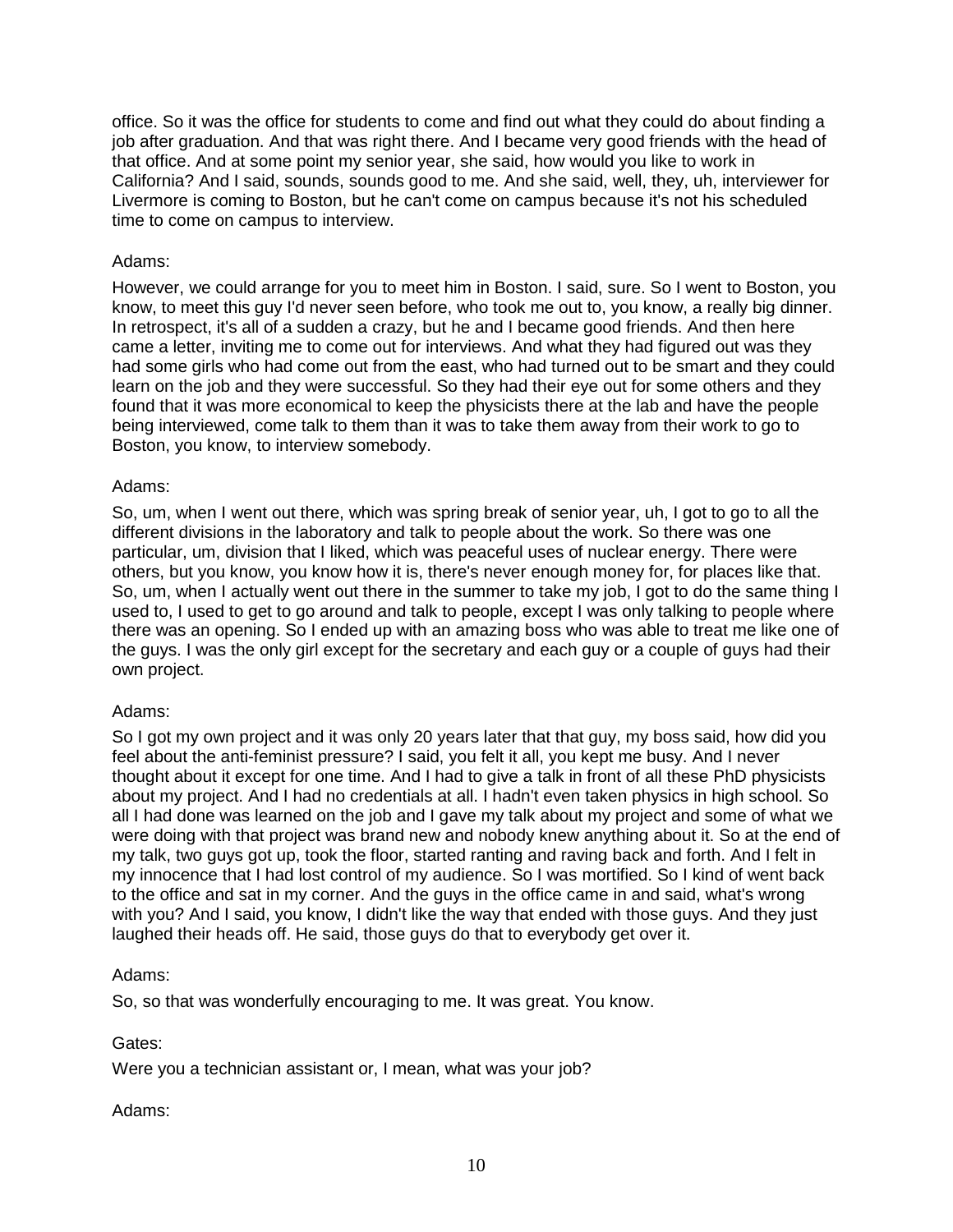# They called me a junior physicist.

Gates:

Junior physicist, but you didn't take any physics?

# Adams:

No. I decided I should take a physics class and it was taught there in Livermore rather than a Berkeley. And there was a big Hungarian PhD physicist who was teaching this class and it was advanced mechanics. And when I came back to the office with the book, again, the guys in the office came in and said, Hey, this is tough stuff. If you have any trouble, let us know. And I really think that the Hungarian physicist would have liked to have washed me out, but he did not succeed. I did not make A's. I assure you.

Gates:

Did he know where you were working?

# Adams:

I'm sure. He was just upstairs from where I was working. He knew what I was working, you know? Yeah. Yeah. It was just one of those things. So…

Gates:

What was your major in?

Adams:

Math.

Gates: Okay. So that you're in the field, but you're. Yeah. Okay. But, uh, it wasn't like you were a humanities, because you were smart.

Adams:

It just worked.

Gates:

Well, cool. So how long were you there?

Adams:

Well, not long enough. I got there in August of 1960 and then in January of 63, I moved to Oregon. I got married, had a child, who when we left was like three months old. Oh yeah. So I just had to kind of finish up things at the lab. Later, I ended up working for the lab again, but my cue clearance hadn't come in yet. So I was working outside the gate doing administrative programming, which was kind of boring, but it was a good job.

Gates:

So you got married to somebody from there or?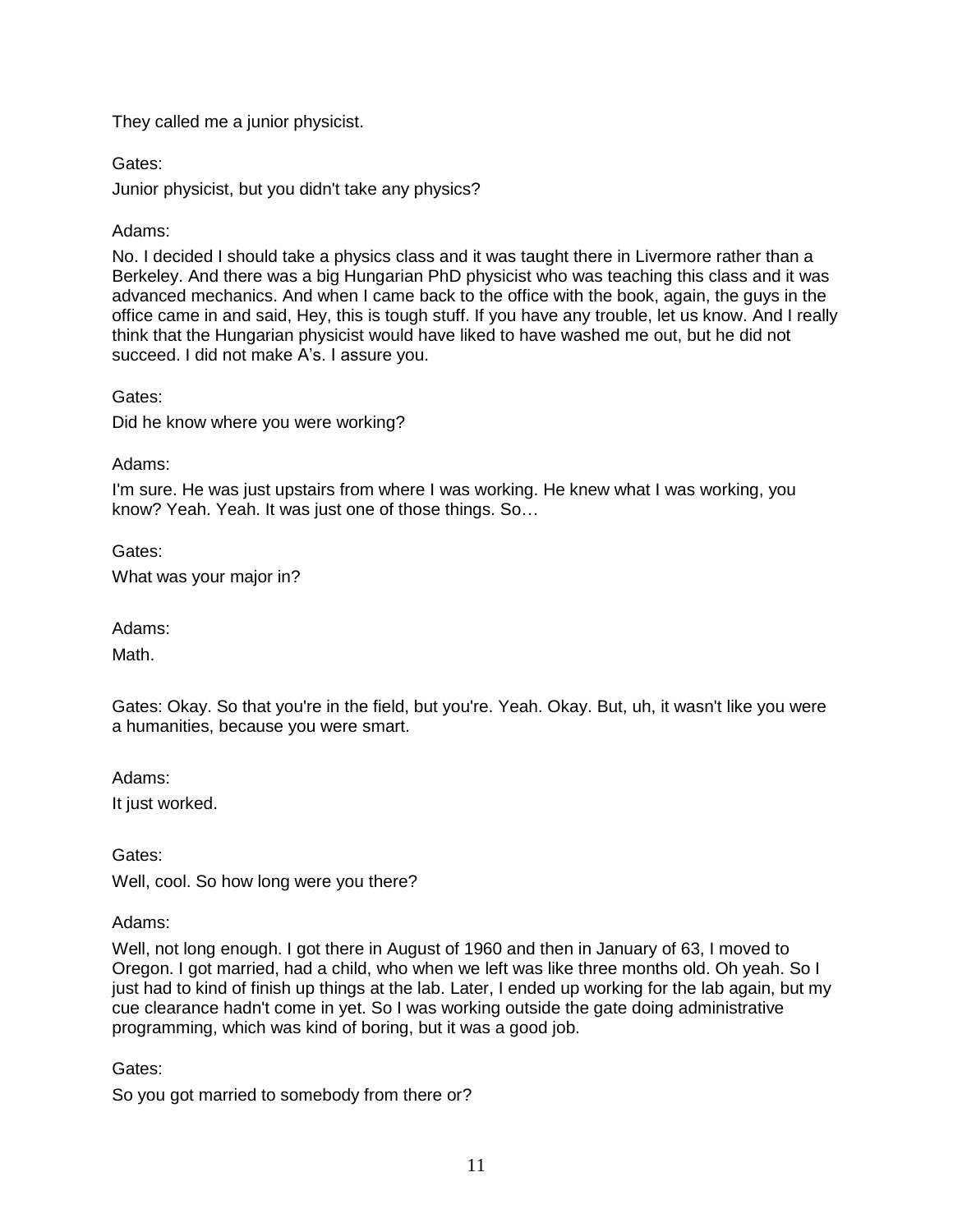# Adams:

No. Somebody I met in California. Yeah. And then we moved to Ashland, Oregon, and I taught math at Southern Oregon College now Southern Oregon University. And then we moved to Seattle and I work for Boeing. First in flight test as a data engineer, writing specifications for computer programs that would deal with the data that we're capturing about airplane performance. And so a lot of the stuff about the 737 Max and its FAA certification, you know, strikes some notes about having been there. And then at that time, Boeing had engineers in one place and systems analysts sort of there, and then programming the actual programming of computer programs, coding was in a different area. And so I had started to learn how to program. And when I had gotten bored, basically at flight tests, writing specifications for computer programmers, I jumped the fence and I ended up jumping into programming at a branch manager level. Because, I could communicate with the engineers.

# Gates:

What kind of computers are we talking about? Is that the kind where you put the cards in?

# Adams:

Well, we moved a little bit farther ahead. Livermore has always been right on the forefront and then Boeing also was pretty much on the forefront. So, you know, still I can remember, I was trying to remember with Jonathan, when was the first time I actually had some kind of little station attached to a mainframe and I think that was at Boeing, but it could have been at Livermore at the last there when I was doing that cobalt programming. So then after Seattle, we moved back to the Bay Area and from the Bay Area, we went to Southern California. So I was on the west coast for 12 years. And at the last part I was teaching horseback riding and then got a job at the University of California at Irvine, programming. And I was working with a physicist who was drawing pictures on a () how to teach physics using a computer. I mean, it was pioneering work. It was really interesting, but he didn't have the promotional PR and money associated with that same kind of program that they did in Illinois at Champaign-Urbana. So there was, uh, you know, everybody knew about that program and nobody knew about this much about this guy out at UC Irvine, but he was doing the same thing

Gates: IBM or something, or?

Adams:

I don't remember that.

Gates:

Oh, okay. I don't know. What's a reference to Champaign Alabama? I mean, in Illinois,

# Adams:

He was… they were doing the same thing. They were drawing pictures on the computer, on the ( ) to teach physics. I mean the whole same thing was happening at two different places. One has more money and more name. And the other one is sitting over here doing the same kind of work

Gates: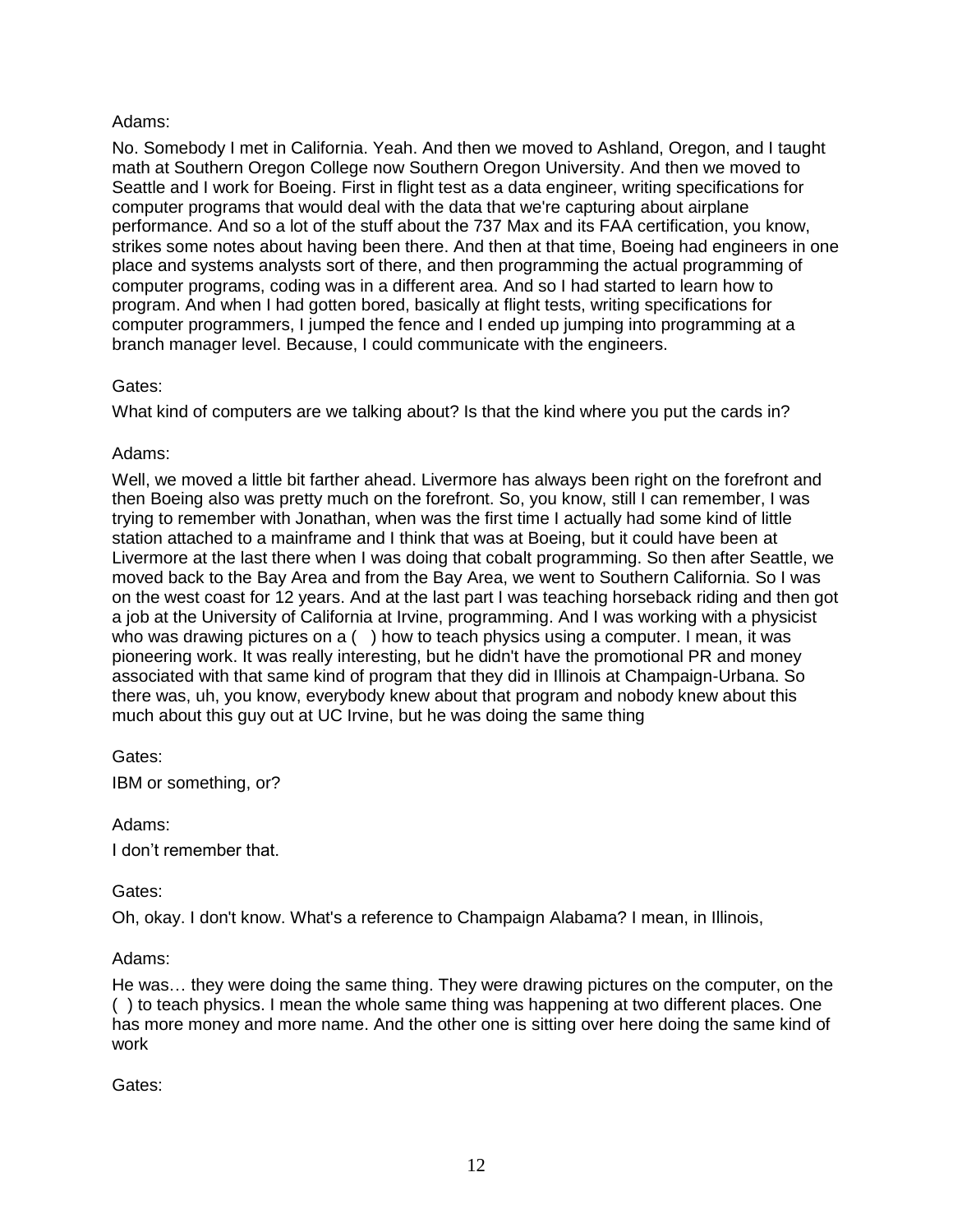You're going from job to job …

Adams:

Because my husband was losing jobs and we would move and he would get another job or he would get, lose a job and get another job. And I would go along and get a better job. So, that didn't work finally in the end.

Gates:

You had a daughter …

Adams:

I have a daughter and a son.

Gates:

And you're raising them the same time.

Adams:

Yeah. So we came home to Kentucky in 1973…

Gates: Was that after a divorce?

Adams:

The kids and me. Not divorced yet. But Jonathan Green was living two doors down from my folks and a mutual friend of ours, Carolyn Hummer. And it was my mother's best friend told Jonathan he should go check me out. And he knew my parents. And so he walked into the kitchen and a couple of weeks after I got back from California and we've been married now for 45 years, I guess.

# Gates:

Working with numbers… It seems like you liked a lot, right. Working in computers …

Adams:

Boring. Yeah. It's only, it's only the puzzle part. That's really interesting. Well, just using numbers, figuring out dates. I think that was a part enjoyed.

# Gates:

And that's programming basically?

# Adams:

Programming. Yeah. All of that. Yeah. But I did a bunch of designing when I was designing those specifications, that flight test, and there was designing associated with the bomb building at Livermore. And along the way I was sewing. I was sewing and I was gardening. Yeah. So I think that's the thread.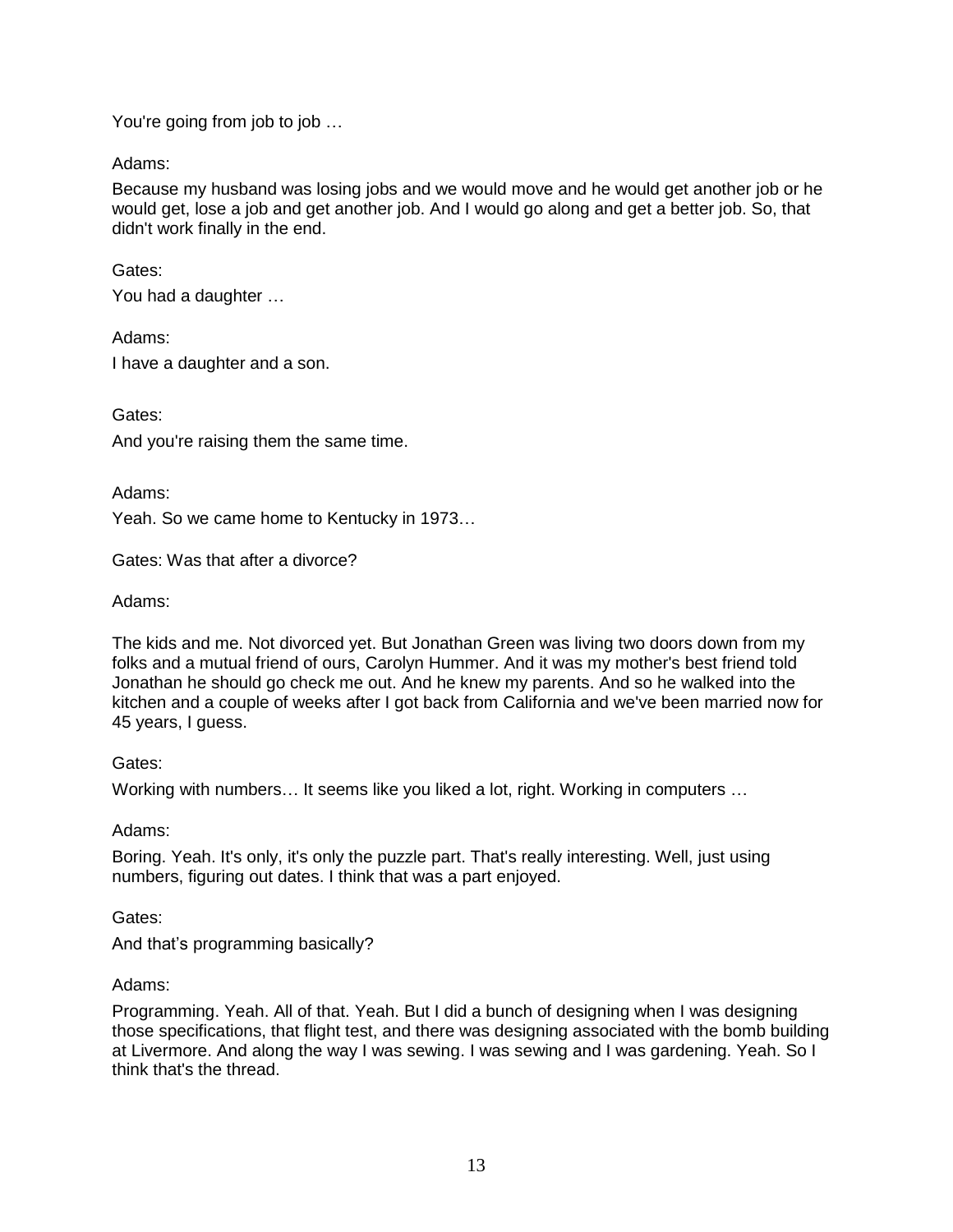Artistic things you're doing that makes you feel good. Sounds like you kind of had a rough marriage out there. Did you kind of retreat to some of that?

### Adams:

It worked, it worked. He recently died and it was nice to reflect that the kids and I got to do a lot of things because of how much we moved on the west coast. We camped out a lot in the Puget Sound, ate oysters off the rocks. And we fished in lakes above Ashland, Oregon. I worked with the Ashland Shakespeare Festival.

#### Gates:

Where are you out there during the sixties and all that movement?

#### Adams:

Oh, I left before that happened. Yeah. That, that whole communal scene in Jacksonville and so forth and Ashland actually turned out to be kind of a hippie metropolis and lots of crafts and things. That was after I left.

#### Gates:

Right. But you went back to San Francisco that wasn't a summer of love or anything like that?

#### Adams:

I was busy being pretty straight and taking care of my kids. And so none of that really affected me one way or the other. I do remember being in Seattle, near the university, we were going to meet Tom Clarke and his wife, Beth.

#### Gates:

Historian, Tom Clarke.

# Adams:

His daughter, Elizabeth and I were in school together. And so I was practically part of their family. So when he was teaching at Harvard, I got to go up and spend three weeks with him. And they're the ones who showed me the campus for Wellesley. So, but Tom and Beth were there, he was teaching at the university that summer. And in order to walk to where they were living, the street was just crowded with people. And the smell of marijuana was like, you know, and I didn't even know what it was, but I know that I felt uneasy in a crowd that smelled like that. If it had been horsemen, you were, I'd probably been perfectly happy. Yeah.

Gates:

So Tom Clarke was out in California for a while.

Adams:

Well. No, that was just Seattle for summer.

Gates: For summer.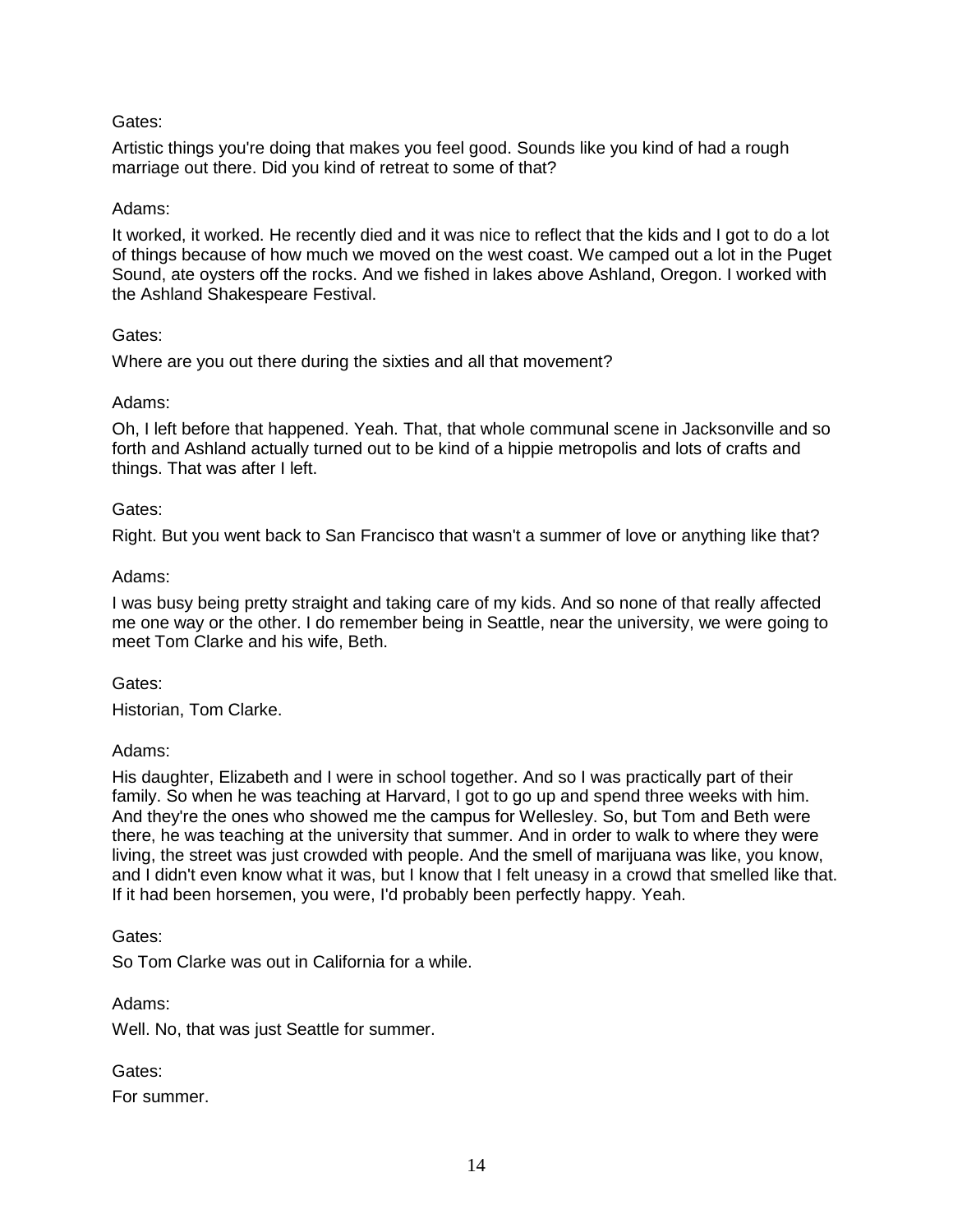# Adams:

Yeah. Maybe even a month just (). Probably.

# Gates:

I didn't get to meet Tom till way later when he was very old.

# Adams:

We stayed in touch. And so Jonathan and I would go to them and Jonathan knew him on campus because Jonathan thought worked for University Press. And, uh, so when we would go to the parties before the book fair and we would see him. Yeah. And I would always have a nice conversation with him.

# Gates:

So you got back and you stayed with your mom and dad for a while?

Adams:

Yeah.

Gates: Was that okay?

Adams: It worked. We all survived it somehow.

Gates:

Did they have the same house at the time or did they … ?

# Adams:

The big house on west sixth street? Right. And Jonathan was two doors down the, down the block, but my mother by then was the architecture librarian. And she was very active in the north side association of Lexington, trying to bring up and preserve that older section of town. So she was always trying to get incoming faculty to find a house or rent an apartment in the older section of Lexington and the north side. So when it became time to get us out of the house, she found us an apartment on Hampton court.

Gates:

Okay. That was before you got married or?

Adams:

No. That was after we got married. Yeah.

Gates:

So you've lived in Lexington for …

Adams: Just a couple of years.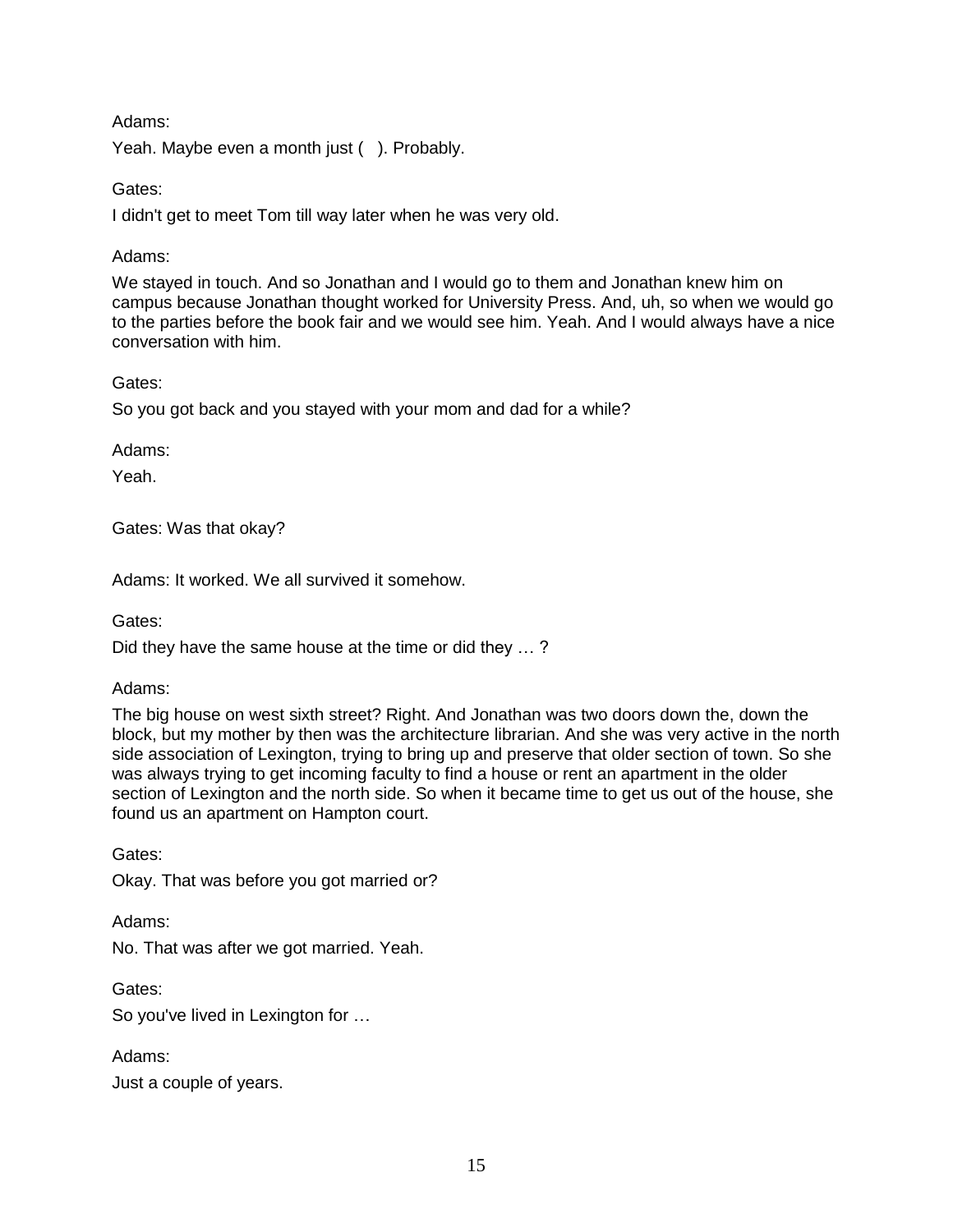What are you doing for a living then?

# Adams:

Oh, he's working for UK. I worked for a while at architecture for Michael Kennedy who had a small computer and he was trying to get the faculty of the architecture school into using the computer. And of course I had come from working with Alfred Bork, University of California, Irvine. So I had all this stuff about how you could get people to relate to computers. We couldn't get anybody interested at all. And we, I did help teach one class that was trying to do that with the students, but it was like an elective. So, you know, they would be very enthusiastic for a while. And then they were buried in their other work and they would disappear.

# Gates:

So it's like CAD or something like that or what, I don't know …

# Adams:

I don't know what that is.

# Gates:

Is that when you use a computer to draw and make architecture …

# Adams:

Yeah. But all of that did not exist in 1973.

# Gates:

But, what I'm trying to get at is that what he was trying to get going?

# Adams:

Well. Yeah, it was, it was just trying, well, what I wanted to do is just list... build dialogues on the computer, where you could talk about architecture or they could do things like drawing something or planning something. I mean, remember at that time, all of the university had, was a mainframe computer and punch cards.

Gates: What year is this?

# Adams:

'73, '74. And so I was deeply disappointed that there wasn't more technology there, more sophisticated equipment because after all I had been using the latest and greatest ever since college. Sure. So, but we… and in the small Xerox machine that Michael Kennedy had in architecture use paper tape and paper tape absolutely hated me. So when I got close to the paper tape computer, it would eat it every time. So then I ended up working for dentistry for a while.

Gates: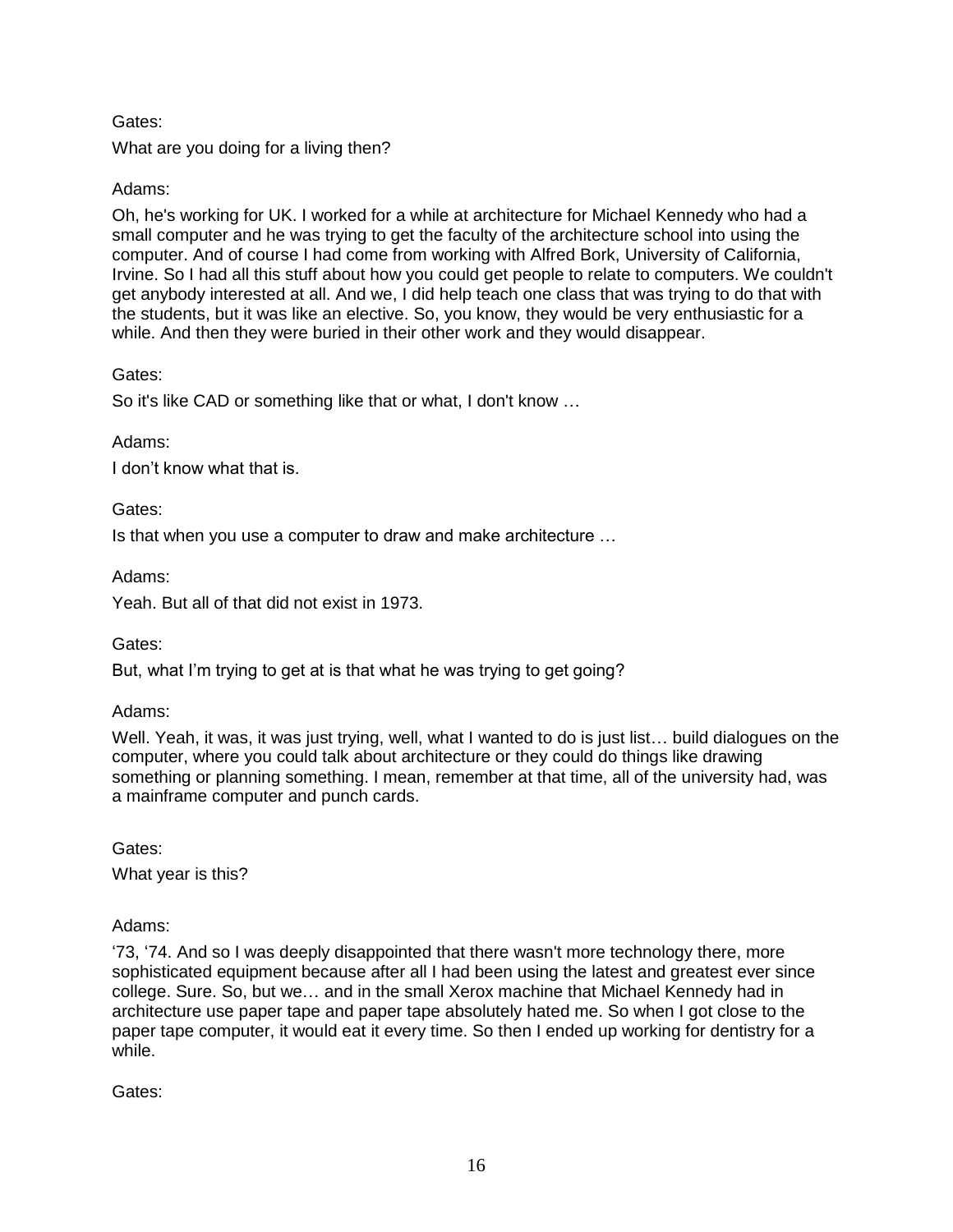## Dentistry? How did you get into that?

#### Adams:

Well, they had computers, scheduling students. It was just, I'll be just a programmer. And then I worked for the jockey club that registered thoroughbred horses for a while. And now that whole cataloging for horse sales is automated, but I was on the forefront of thinking about how to do that. And that's what I was doing there for a while. And then I went to work for state government in Frankfort. So we bought the farm in '75 and in '77 we moved here, but I started to work first. It was the weather; it was so bad. We couldn't, we were going to live here. So we couldn't do that in the studio. Uh, we couldn't do that until March. And we had sublet our apartment in Frankfort to Gurney Norman, who was coming to UK to teach for the first time, I guess. And so we had to go back to living with my folks again for a couple of months before we moved down here.

But then in February of that year, which was '77, I started work for the division of water quality in Frankfort. Okay. And the very interesting thing is that we had brought that walking horse down here to the farm after we bought the farm, uh, I guess about the time that we thought that forecasts that we were gonna be moving here. So he brought him down, I guess, in the fall of 76. And so we would come down from Lexington and we'd feed him a couple of bales of hay, you know, when it was really bad weather, how he didn't found(er), get sick, I don't know, but he was a tough guy. And so we were coming down to do that. And I was in jeans and rubber boots to my knees because there was snow in the ground. And I called up the director of water quality. And I had given him my resume before, but I hadn't met them or interviewed them. And he said, when can you come talk to us? And I said, I can come right now. And he said, okay. So I thought I was just going to go talk to him. I got there. He had assembled all of his branch managers. Here I am in my jeans and rubber boots to my knees. Right. And I'm interviewing for a job. Well, it turned out to be a good job. Uh, but the one who was to end up to be my immediate boss, Shelby Jett. Shelby whispered after this conversation with all these branch managers and the boss, which programming languages do you know? Like that subject cannot even come up. But, but it was, it was fine. It was a good job. And then when John Y. Brown came in as governor and Jackie Swigart took over natural resources, I got to go to natural resources and be head of data process. And before that, I had been picked up by Bob Stone. So I worked in what it was, I don't know what they called it. Now. They keep changing the name, but worked for DIS and then went to Jackie Swigart's in natural resources and …

#### (Inaudible chatter)

# Adams:

And so then, I was there when, when John Y. Brown took all the programmers and analysts and throw them into one department. And I became a director, the only girl, a director in that department. And Mr. Fisher thought that I was a weak link, wet behind the ears. And, occasionally my boss who was very brilliant, but kind of crazy. He took a lot of guff for that, I think. And, and I remember having a conversation with Mr. Fisher about some work that I was doing, which was his idea, which was putting in strategic planning for the agencies for computers. And I thought we had had a really nice conversation, maybe the most business-like conversation, professional that had ever had with him. And when he signed off, he called me honey and I kicked cupboards. I was throwing fits. My secretary was wanting to know what on earth was wrong with me.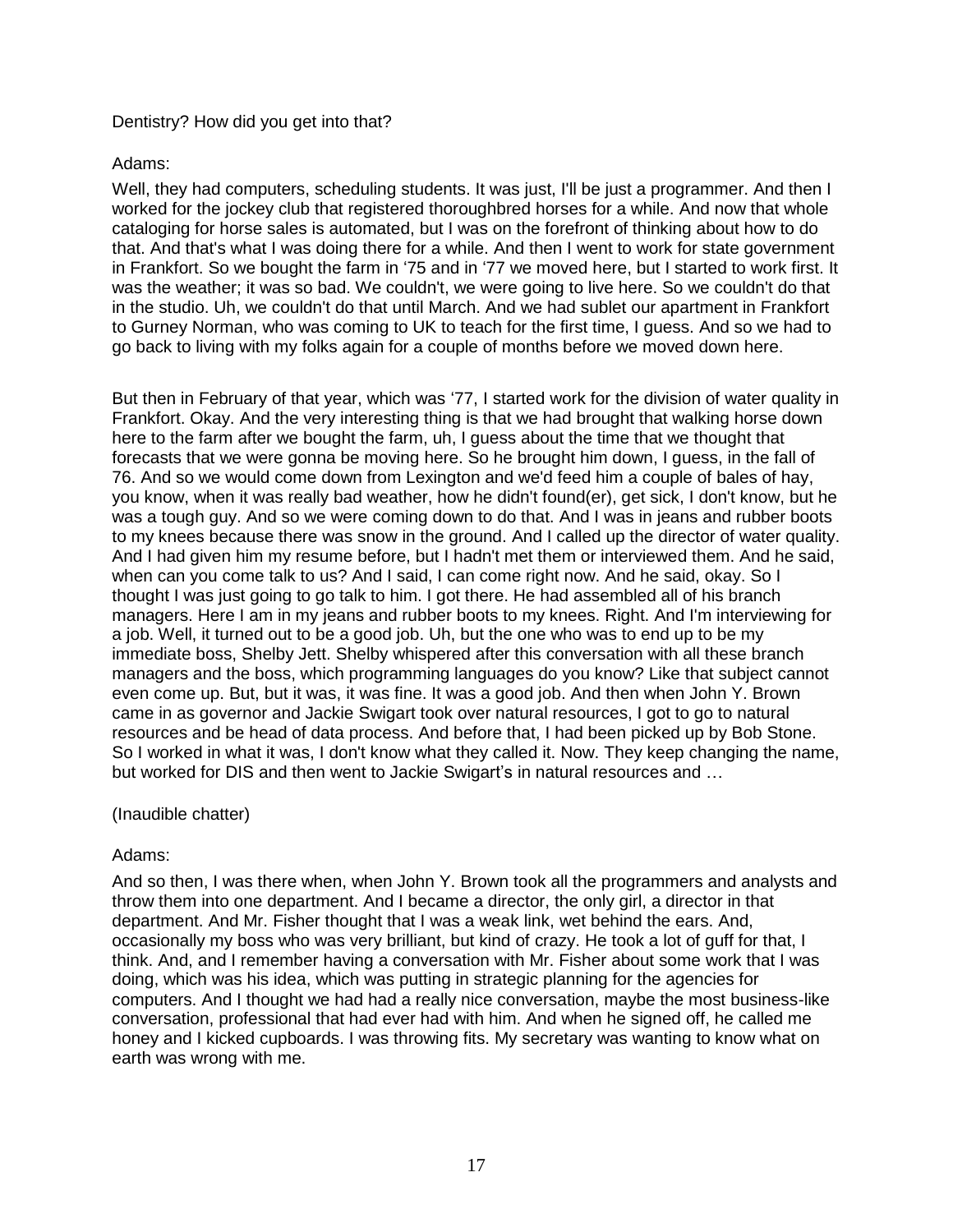But it turned out that I had skills that the other division directors did not have. So I ended up, you know, I ended up putting in a program to pull systems analysts out of the agencies because they knew what was going on in the agencies and we can bring them in and get them into a track for being in computers, which was a good promotion for them. I ended up at one point putting in, um, the first office automation system in a state government. Uh, I ended up being in charge of microcomputers at one point when they first came in. So I did a lot of stuff. A lot of stuff while I was there, I was there for 11 years and I was our rep to the National Association of State Information Systems. So I got to go to meetings with people who did like-minded stuff in other states.

And then… this is maybe where we take a little break. Then I walked out of a good career in state government without a pension. Because at that point I was ready to raise sheep and be an artist and a Weaver.

Gates:

What made you think about doing that? What led you to that part?

Adams:

Well, uh, after we bought the farm... We moved down here in '77 and '83, I got my first sheep. I got about six sheep and I started learning how to spin, I guess when we were still in Lexington. And I had started weaving while we were in Lexington. I had gone to Berea for a month to study with Esther (). And then I took a class with Arturo Sandoval at UK, and then we moved here. And so it's so slowly, you know, I started raising sheep, spinning, weaving, and it became clear to me that this was really something I wanted to do.

And so then I went to Penland School of Craft and studied, spinning and dying in 1986. And then I went back in 1987 for a weaving class. But I went to Penland in that first year in '86, and all the students for that summer session were gathered there and I just knew it was right. You know, there was something that totally clicked. And yet when I was driving there, I was wondering if I was crazy. And of course, people in state government thought I was crazy.

Gates: Oh, did they?

Adams: Yeah.

Gates: What did they say?

Adams: Well, my boss just didn't believe I was going to quit. I mean, nobody quits without a pension. I mean, it was really dumb in lots of ways, but I was close enough to the top being a director that I got bounced around every time there was a new governor, I had to go justify my position, what I was doing, because I had this funny little division that did funny stuff that wasn't like anything anybody else did. And I felt like I was going to be in my grave if I kept on like this, that if I was going to get out and I had to come back, I had to go while my flags were flying and I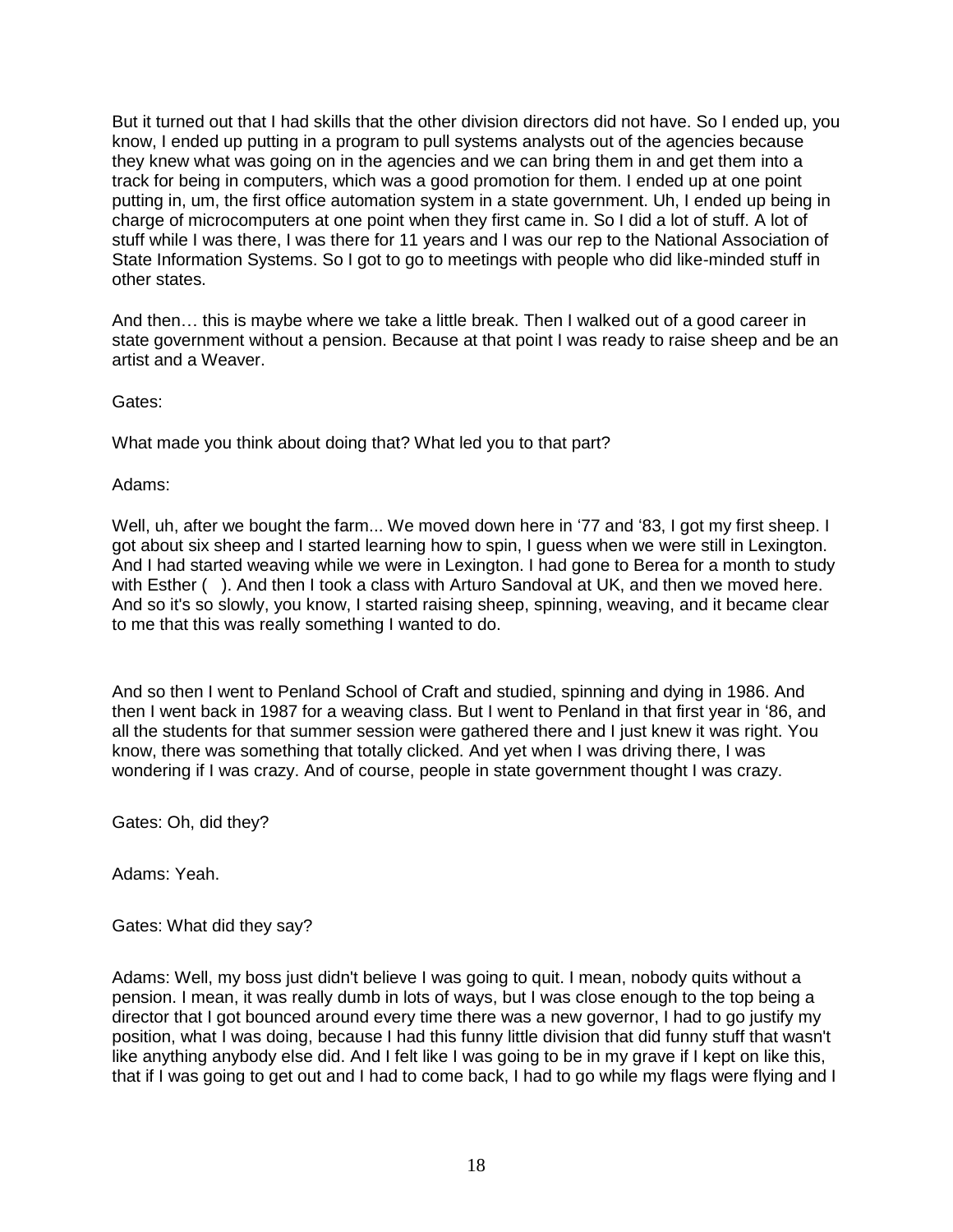really wanted a different career. I wanted a real career as an artist and a farmer. So 1988, that's what it did.

# Gates:

You made the decision. How close were you to a pension?

#### Adams:

Was like six years. And of course at that point, 6 years sounded like an eternity. Yeah. But it wouldn't have been, it would have been smart to have stayed, so, oh, well, I didn't count on the economy having a big bust… 2008. So.

#### Gates:

Was any of this influenced by the Craft Market and anything like that? The Crafts program that was starting up?

#### Adams:

Well ... No. No, not really.

#### Gates:

I mean, I've heard about that in state government or anything. I don't know.

#### Adams:

Well, I thought it at times about taking a job in the Arts Council or something like that, I actually talked to Nash Cox at one point and she laughed at me. Like, what would you do here? You know, I had a whole skill set that had nothing to do with art really at that point. So, and I decided that I shouldn't do this. I really shouldn't try and jump ship because I had good credentials and DIS and they were very forgiving. If I had a mare that was having a foal, or our sheep were in trouble or something, you know, I could just go home and take care of it. And I figured that I would have to prove myself if I switched. And maybe that was really stupid.

Gates:

So had you had any exhibits yet?

Adams:

No. The first, first exhibit was, wow. The first real exhibit was 1989. So it was after I left.

# Gates:

Yeah. So you're really kind of making a big choice there. Yeah. Yeah. That sounds pretty scary.

Adams:

Yeah.

| Gates:               |
|----------------------|
| Financially and yeah |

Adams: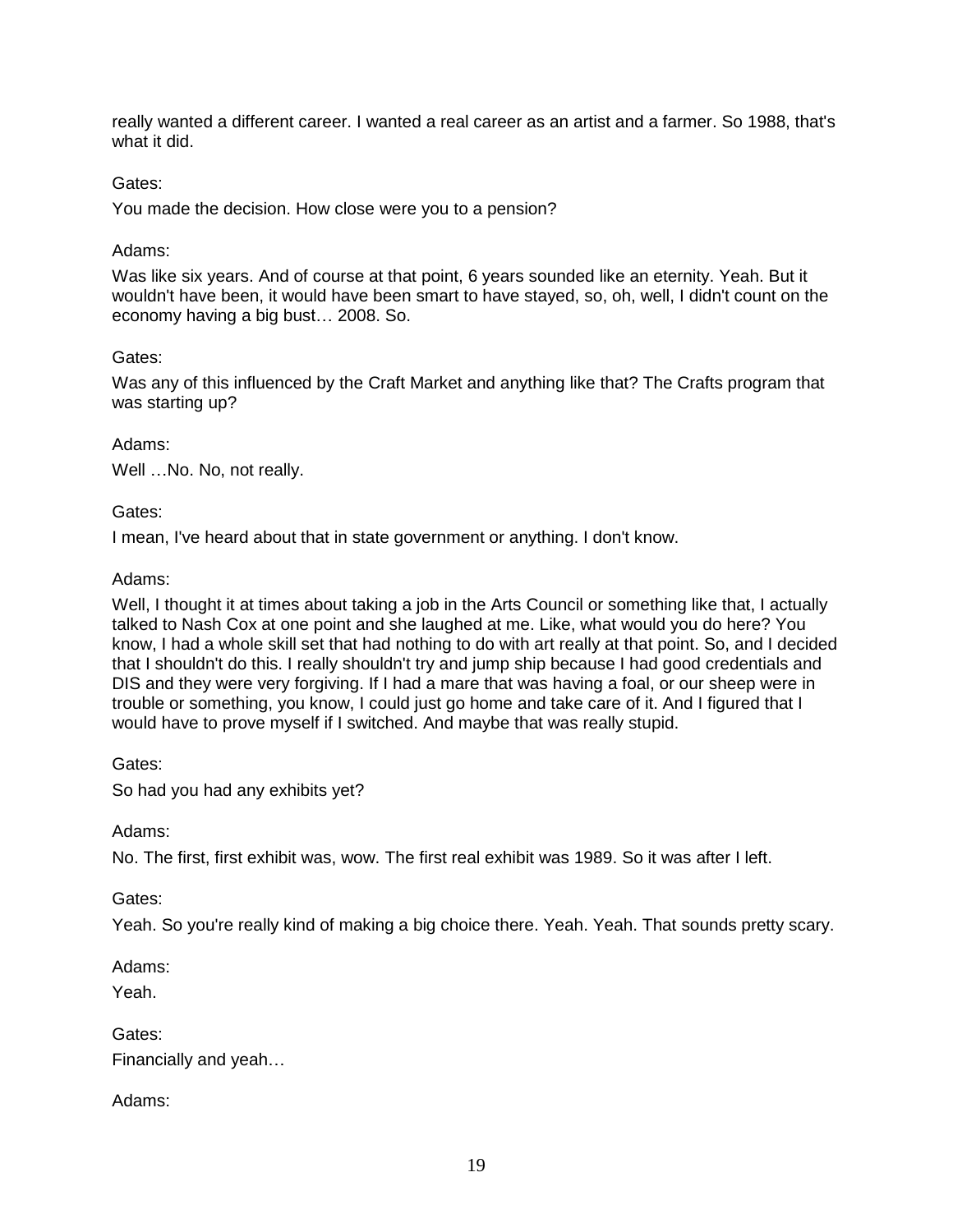But Jonathan was okay with it, you know, it was like, yeah.

### Gates:

What was John Jonathan pulling some money, right?

#### Adams:

Yeah. Well, Johnson was publishing a new and he was booked designing for other people. Okay. Yeah. So he was making a living. Yeah.

Gates:

No, that sounds like a big decision there.

Adams:

It was a big decision.

Gates:

Yeah. But Penland… that's pretty big.

#### Adams:

Penland was really important because it was the first time you see, I still was working for DIS. And so I took two weeks off to go take a class two years straight. And so that was a big decision right there. And Penland is wonderful because, uh, the studios are open 24/7. Uh, the food is wonderful. The ambience, the setting is gorgeous. Um, and it was a wonderful place to grow. So I learned more in two weeks there than I would have learned, you know, in a class that met once a week. So by the time, by the time I left state government, I had a good skillset.

#### Gates:

Well, what made you want to raise sheep in the first place?

# Adams:

Well, I had had a lamb in west Texas, so there was something there. I love animals, already had a horse or more than one horse. I wanted to raise my own wool. I was spinning. So I started off … I didn't start off with the right breed of sheep for the best wool, but eventually I ended up with a flock of pure bred, registered Lincoln Longwools, which is an old British breed. And ancestors have a number of the commercial breeds today. And I ended up, uh, showing sheep in 1988 in Maryland at the largest sheep show in the country right after I quit state government. I mean, this is, you know, a plunge in head over heels.

#### Gates:

Well, how do you prepare to show lambs? Sheep? I mean.

# Adams:

Well, I was already raising sheep, so I had some really nice young ones to show up there. So you have to trim them up. You have to get them in the show ring. You have to show them.

#### Gates: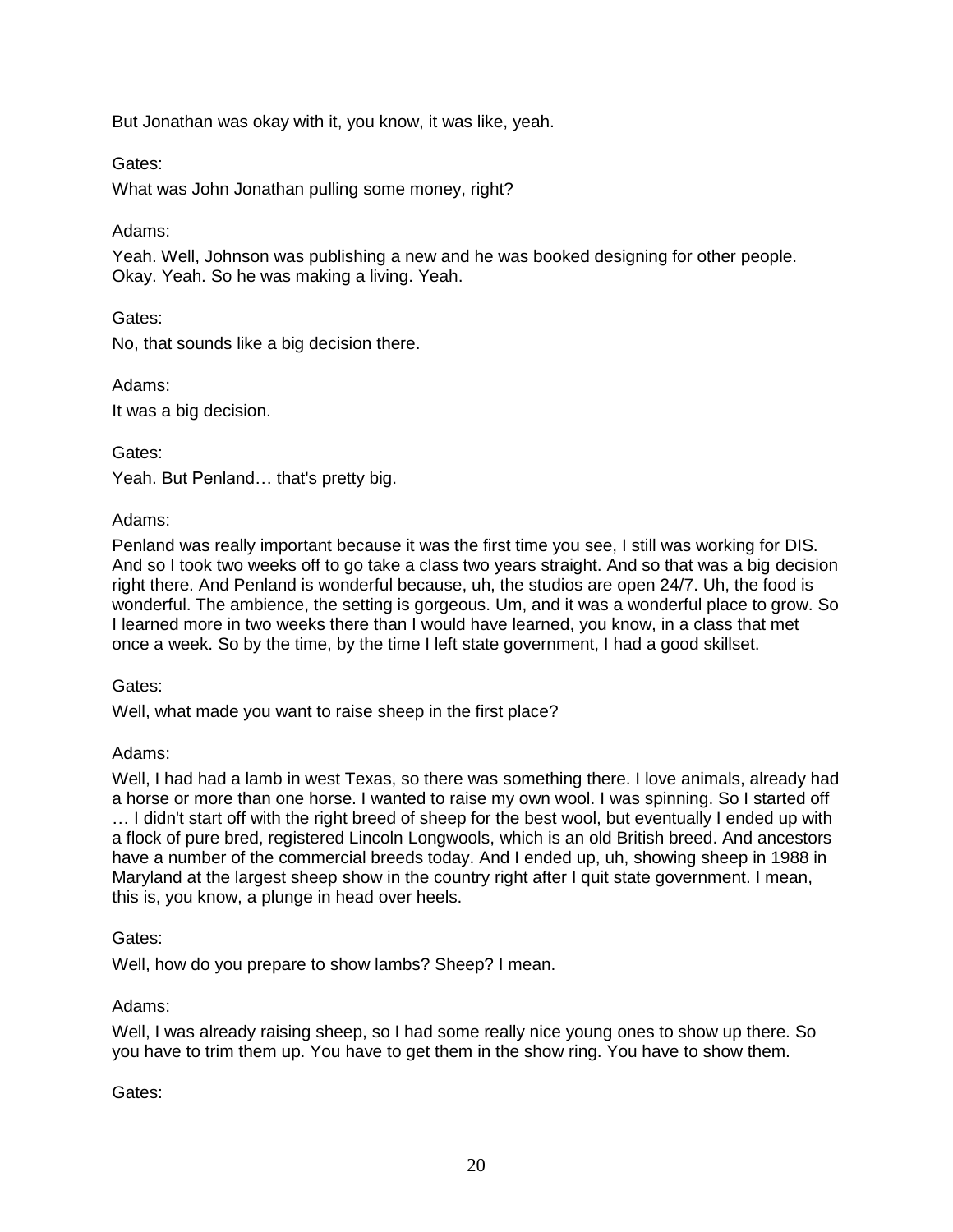I've never seen a lamp being shown.

# Adams:

It's a whole skillset. And the other thing was that raising sheep, I didn't have any, anybody telling me or showing me how to raise sheep. I had a good book. And then, there were people around who had sheep. So, you know, we met and we talked about it and so forth, but I just had to learn how to raise sheep. Yeah. But I went on to not only showing it Maryland and having a champion Ram, but also setting up classes that my sheep could show in at the state fair and at the North American.

# Gates:

Can you tell me how you show a lamb … show a sheep? What are you doing? You're putting them out there and what are they supposed to show? Did they do anything? They just stand there?

# Adams:

First a sheep has to show its confirmation that it's their standards for standing up straight and so forth. So confirmation comes first and often the judges are more knowledgeable about meat sheep than they are about wool sheep. So they're going to judge first on the confirmation they know, which is what every sheep should have. And then they're going to judge on the quality of the wall after that. Okay. So you have to choose the right sheep to take to the show.

# Gates:

By knowing the judge's orientation, a little bit.

# Adams:

Yeah. But it's, but you know, it's going to be the same. You've got to do your homework before you go there. So yeah.

Gates:

And you won the first time he showed? I thought that's what you said.

# Adams:

No, no, no. I said I eventually had a champion Ram, but I showed for, I mean, I had sheep for 20 years. Registered Lincolns for probably 12.

Gates:

And then you had to shear them yourself?

# Adams:

I learned how to shear them. It's a big art. And you have to shear about a thousand sheep before you're any good, really. So you learn how to shear. So then in an emergency you can do something, but you hire somebody for like \$2 a head to shear them once a year or twice. For me, it was twice a year because they were producing so much wool.

Gates: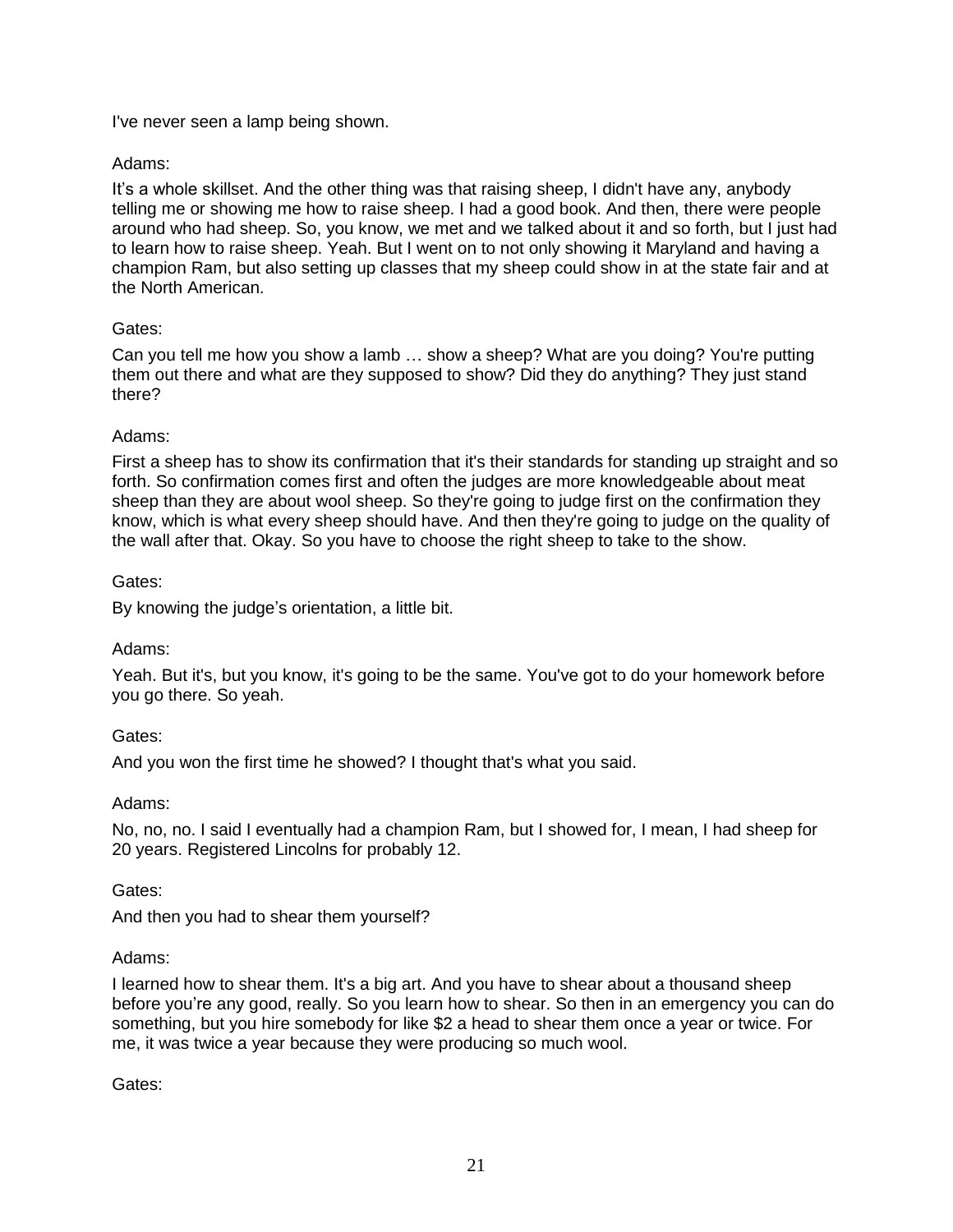So you hired somebody to come in and do it. How do they know how to do it? They're professionals. All right.

# Adams:

They usually have sheep themselves and they're professional shearers. Yeah. And some local people. I tried some people from, oh, I don't know where they were from New Zealand or something who were traveling. And they were too fast. It was too crazy because I had to take, and I would have a friend helping me. I would have to take the fleece that was just sheared from the sheep. Take off inferior things, put it into a bag with a note, with the name of the sheep while he's doing the next one. And I also had to catch for him. Okay. So, you know, I had this person who was supposed to do the skirting of the wool and putting it into the sack, but I would have to kind of help her, have to help him, have to go get the next sheep, have to put the sheep back in a pen.

# Gates:

I never would have thought it was be a problem to go too fast.

# Adams:

Yeah, but going too fast was the, the wool didn't get in the sack properly and it didn't get skirted properly. So you just had a jumbled mess that you had to go through later.

# Gates:

So you found somebody that you could rely on and work with them. So, uh, you like sheep, you like working with them.

# Adams:

I love my breed of sheep. People complain about sheep that this or that dumb, you know, that kind of thing. These sheep were wonderful. Their personalities were great. They were smart. I learned how to halter break my sheep. Like you would halter break a horse so that I could lead them around instead of having to push them and shove him to, it was insane to see somebody with a big reputation as a sheep breeder and a showman who was pushing and shoving his sheep into the ring. And mine could just try it on a halter.

# Gates:

Did you invent that? Or other people did that?

# Adams:

Some other people did it too, but I always laughed at people and said, you know, you really ought to do this. It's worthwhile, but I, but I could jump my sheep off the truck myself and take them to the pen myself without any help.

# Gates:

You just have to halter one and all the other ones follow, or you had to …

# Adams:

No. I would do them one at a time or two at a time or something.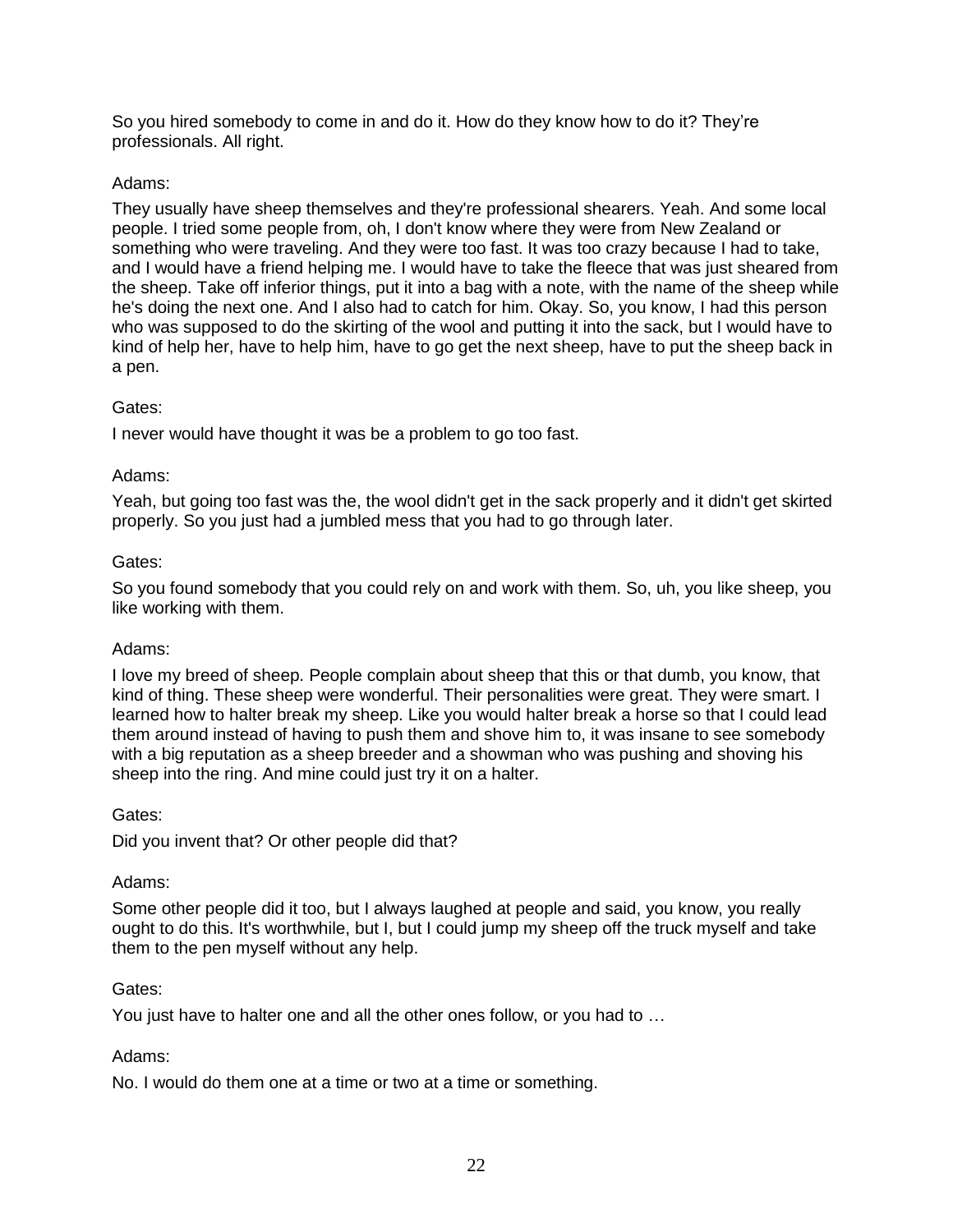Yeah. You know, I like to get stories. And so that, that takes time. And so maybe we might have to come back and do some of this, but we were at the point where you were raising sheep, but you're seeing yourself as an artist. And you're starting to do shows. You want to talk about what your first show was and …

### Adams:

Yes, yes. So I left state government in '88. And the main thing is that I didn't have enough time to build a body of work until I left state government. I had been weaving, I'd been studying, I'd been taking workshops. I had been participating in some small shows, but I had no body of work for like a solo show.

# Gates:

And you, at this point, you felt like you wanted to share something with people.

#### Adams:

Well, right. And that's why you do it is you want to share. So in 1989 at Liberty National Bank in Louisville, which had a gallery, which Jackie Parsley was running, there was a show, an invitational show of large work. And so I wove a piece for that show and it was based on an illustration in a book about Japanese gardens. So it was a painting of either a painting or a photograph of a koi pond, a lily pond with fish. And so this weaving had my interpretation of lily pond and the end woven in the bottom was an orange fish. So it was sold at the reception. And of course I thought I was hot stuff, but that happens very, very rarely.

# Gates:

You started thinking of yourself as an artist you're looking forward to doing …

# Adams:

So in 1989, which was a year after I left state government, there was an invitational show at Liberty National Bank gallery in Louisville, that gallery was run by Jackie Parsley. And the invitation was for large, large works. I don't know if it was large woven works, but it was definitely large works. So I wove a large piece that was based on a photograph, I guess, of a lily pond in the inner city of Tokyo. With lilies and goldfish koi, there was a fish, orange fish woven into the bottom of this tapestry. So I sold this tapestry at the reception, which is like, it hardly ever happens that that happens. I thought I was pretty hot stuff. Well, the people were really nice and we took care of all the business, part of their buying it. And then the last thing he says is what it would be if we make it horizontal.

So I took a deep breath and said, well, you know, there's this fish woven into the bottom of it. I think it has to be vertical. It was for his office. But I thought afterwards, you just take your money and you'd go to the bank. You just don't get involved with that kind of thing. So the next thing that happened was an invitation to do a two-person show with Jennifer Heller Zurich. I've heard baskets and my tapestries at the Kentucky Arts and Crafts Foundation gallery in Louisville. And that was like two years late or late 1991. So I did a series of 12 tapestries one for each month of the year, based on the names of the moons in black elk speaks. And the names are things like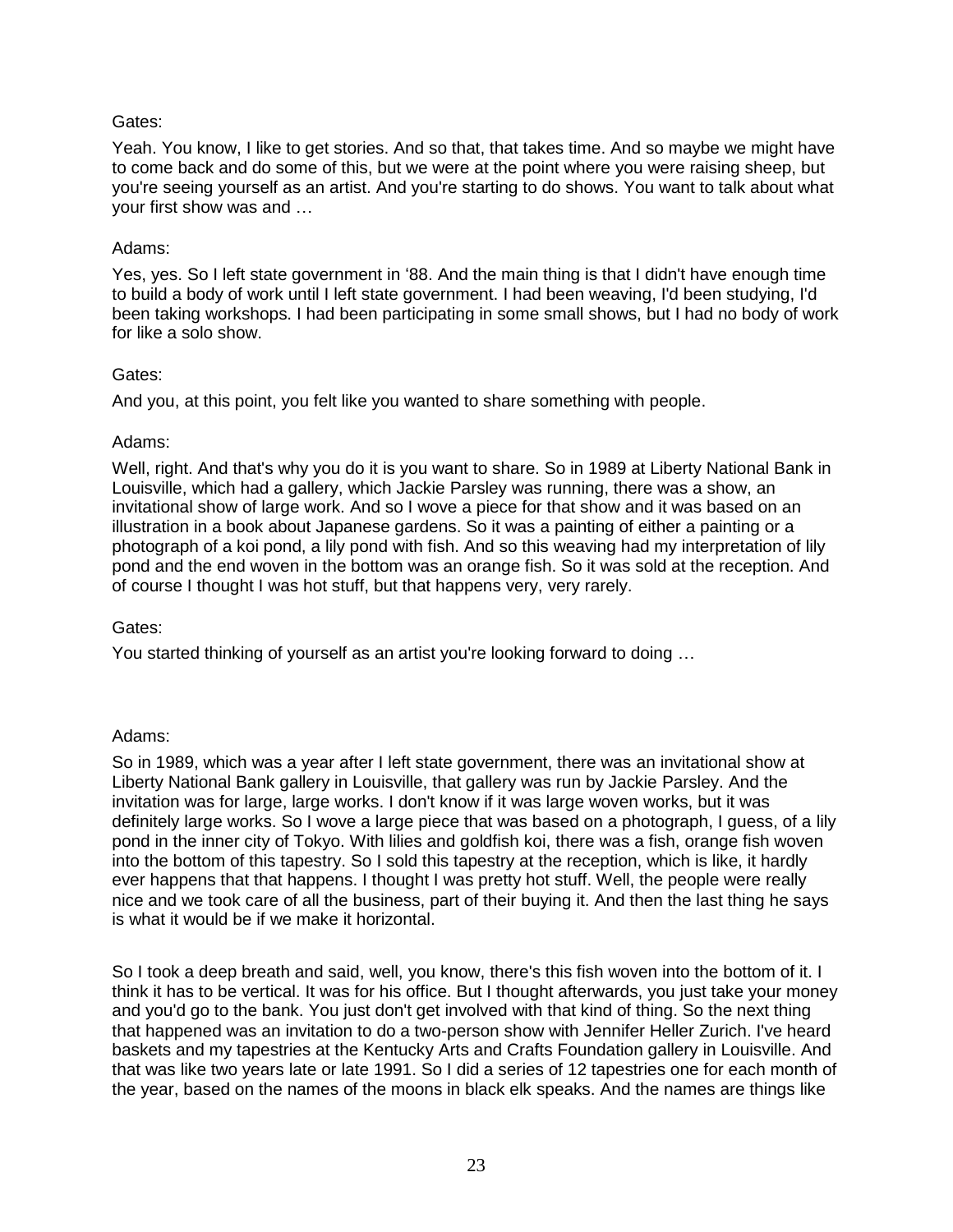the moon, when the calves shed their hair, the moon of red cherries, the moon of falling leaves. So I had never done a whole series.

I, with my left brain, I design a very carefully so that there were different colors of wool for the seasons of the natural wool. And then there were transitions from one month to the next. So if snow was coming, there might be a little bit of snow for November and then a lot of snow in December. And I figured that I couldn't just go January to December because I was going to change what I was doing by the time I got to December. So I started skipping around well, anyway, it was a wonderful show. And with the leftovers, from the yarns that I had died for the individual months, I had enough to make a big tapestry for the entire year, which was nice too.

# Gates:

And you make it on this?

#### Adams:

Yes. And, and the first loom I had was built in Putney, Vermont, and I bought it second hand. I bought another couple of looms. I couldn't make work first, but I bought that one. And that was my loom for, until after I left state government. And then I had this loom made for me out in Washington state.

#### Gates:

Made for you?

# Adams:

Yeah. Right. The wood from that loom was cut by the Amish in Michigan and the, the bench, which goes back and forth is made from Kentucky coffee tree wood from this farm. But he knew nothing about Kentucky coffee tree wood, which is similar to Ash and he was afraid it wouldn't be strong enough. So he just made the bench instead of the whole loom out of it. So then I had a number of small shows and about that time or a little before my father started having some heart troubles and I started seeing the future ahead of losing my parents. And I started reading haiku, Japanese haiku about death and dying Japanese death poems. And I started reading various translations of the Tibetan book of the dead, and I talked to Nancy Wolsk, who is at that point, running Morlan gallery and Transylvania about having a show after my parents died and Transylvania was in their neighborhood.

# Adams:

So it was an appropriate place for it. And she said, yes. And I said, well, you know, it's going to be a couple of years after they die before we're ready. But I had that show in 2001. And there were quotes in there about groundlessness from Gretel Ehrlich, and there were quotes in there from the Tibetan Book of the Dead or the Tibetan Book of Living and Dying. It's interesting that we install that show the day after 9/11 and a Japanese girl was visiting us at the time. And she had just come from New York and she had taken pictures of the twin towers. And, but they were processed after she got here. So we were able to put one on the door of the gallery. And because of that, what I had been reading about, I just wanted to share that show with everybody because that groundlessness was what everybody was feeling at the time. So that was quite an interesting, great big show for me.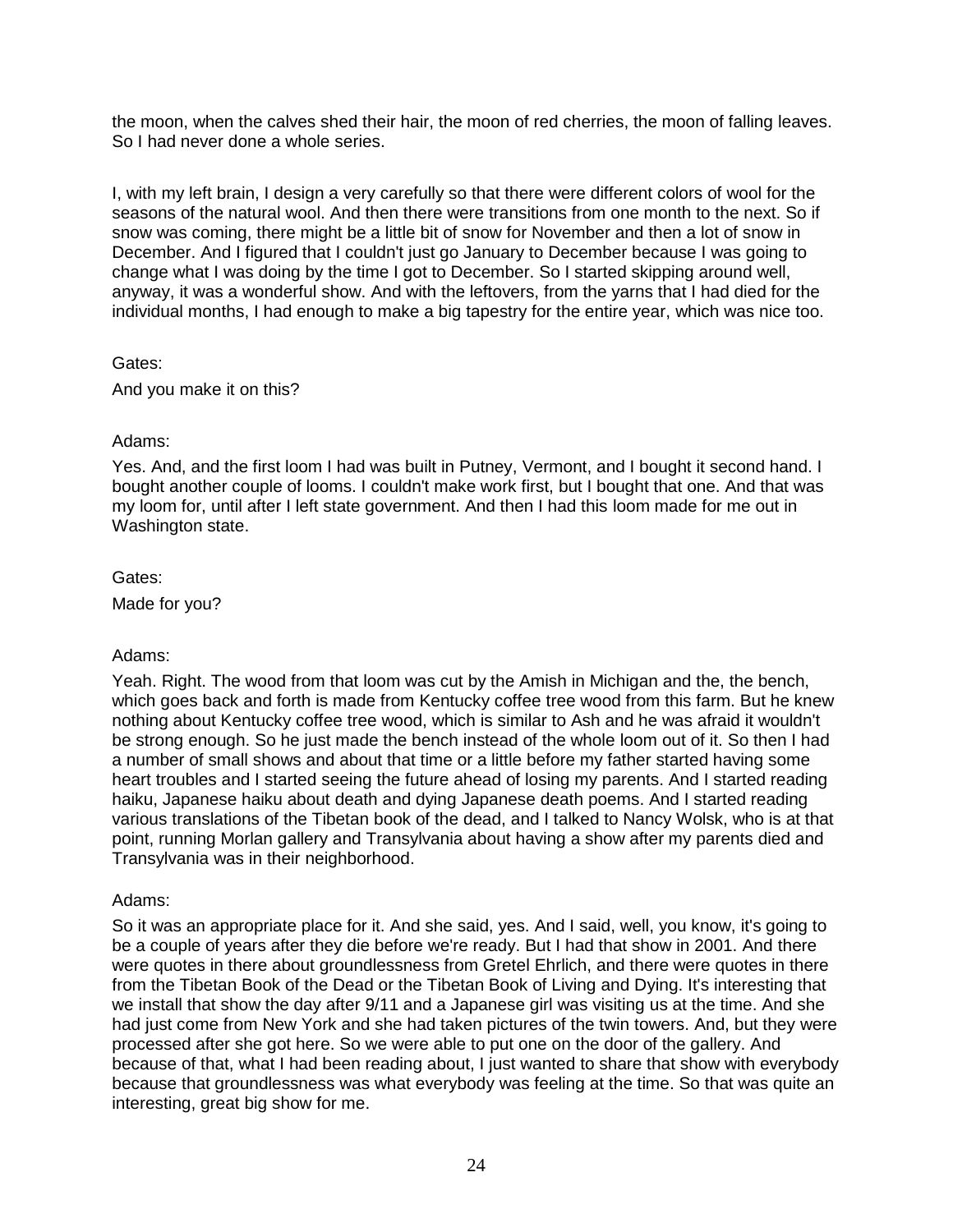How do you interpret the date, the Book of the Dead and your tapestry?

# Adams:

I just …somehow I had a vision of how to weave something that I thought represented a certain kind of idea coming from the Tibetan Book at the Dead. So right now there are two large tapestries downtown Frankfort in Visit Frankfort that are from that series. One that actually showed in that show. And one that was shown like a year later that was woven a year later. One is the Bardo of Meditation and the other one is the Inner Resolution. So the Tibetans say that the first thing that happens is your body goes to pieces and it's gone. And the second thing that happens is that everything else goes, and the very last thing is when the last drop from your father meets the last drop of blood from your mother at heart center, it's all black and it's all over.

And Bardo means simplistically, the space between death and rebirth, but also in Tibetan Buddhists, it means all of these peaks and valleys of life. So you've experienced indecision, decision, certainty, uncertainty, you know, that horrible feeling when you're sitting there waiting for something to happen, you don't know which way it's going to go. Well, that's that groundlessness, but it's also that bardo. If I know, and I don't know. So all of this made a lot of sense to me as a person with what I was going through with losing my parents and my life ahead.

Gates: Did that feel good to have that exhibit up?

Adams:

Oh, absolutely. It was wonderful. Yeah. And again, you know, we talked earlier about the sharing is the most important thing an artist does, what they do in order to share what they're doing. It's very important. I started giving talks about my weaving and when I sold that tapestry at Liberty Bank gallery, the next day I went to the camera store and I made a conscious decision to buy the best point and shoot camera that I could, and not go to UK and take photography with Guy Mendez.

I just wanted to weave, I didn't really want to do that. And I only thought about photography as a tool, but I wanted to show people what I was seeing. I had learned about dying. I had learned about looking at colors when I was at Penland with Michele Whipplinger. And so I just needed to share that. So I would give a talk about my tapestries and then I would show what was behind them with photographs of, you know, a garden that had blues and greens lots of colors of blues and greens and the vegetables growing in the garden, that type of thing. And people sometimes would come up and say, oh, by the way, I really like your photography. And I would say what, you know, I wouldn't think of photography as a medium for me. It was just a tool, but gradually it became more important.

And eventually, I started showing my photographs with my tapestries, but I couldn't separate it. In the meantime, I had met all of these women who had come to Kentucky from Japan because they were wives of executives coming to set up the Toyota plant in Georgetown.

Gates: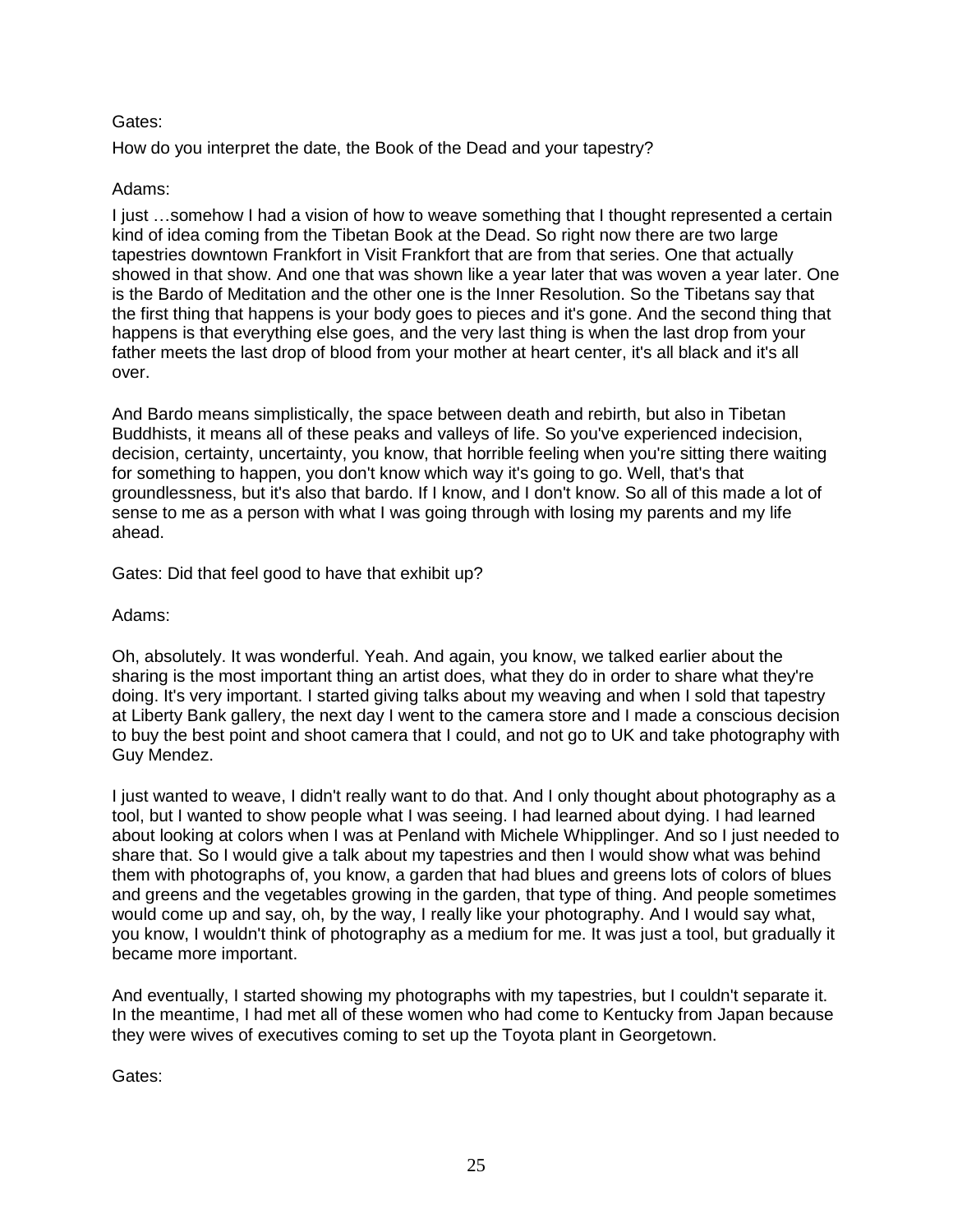#### How did you meet them?

# Adams:

Well, there were some people who decided we should befriend them, and we should have a little club of Japanese and American women. And I really think that underlying, it was a thought that maybe we could talk to Japanese women about deep dark women's secrets, but Japanese ladies only really wanted to go shopping and see Kentucky. So I ended up having that, but only on a personal level, but, but they would go back after five years. And so I ended up with friends all over Japan and some of those arranged for me to have a show in Tokyo and some more of them arranged for me at the same time to have a show later in Osaka.

And that was 1993. And I went over myself for five weeks. And then in 1998 Jonathan went with me, we went back and I had another show and I was okay, but, you know, studying Japanese culture and aesthetics was really important. So I have had exhibitions since then, based upon that, you know, just what I saw, what I felt, what I studied, I guess. And my first husband's father was in WWII and stayed with the rehabilitation of the country in Japan and ended up his second wife was Japanese. So I already had this Japanese connection before and saw them actually when I was in Japan both times.

#### Adams:

So now we have photography and we have weaving and we have Jonathan's poems. And so in 2009, we had our first collaborative show of my tapestries, my photographs intertwined with his poems in Missouri, at the Albrecht Kemper Museum in St. Joseph, Missouri. And we started then a series of broad sides with my photographs, one of my photographs and a poem of his. And we ended up with a collection of 20 of those developed over the next so many years. So only four of them were there in St. Joseph, Missouri. So after that collaborative show, we had a couple smaller ones in Kentucky. And then in 2011, we had a big one at the Headley Whitney Museum. And then the last one we had was in 2015 at the Evansville Museum of Art in Evansville, Indiana.

So we now have photographs on the wall with a weaving, but there's no solo show of photography yet. So in 2013, David McGuire and Karen Welch started Crafts Gallery in Louisville in the summer. And they arranged for me to have my tapestries there from day one. And, and then I came along looking toward that fall and said, what about a photography show in October in connection with the Louisville photo biennial? And they had had a show of Laura Ross's pottery as their first show, my photography show was their second show. I had a friend from Wellesley who lived in France, who came to visit. She was very into photography. She went through 10 years of my photographs and chose work for that show and also was instrumental in exactly how it was going to be displayed. And that show was quite successful. And so I have had every two years, I have had at least one photography show in the Louisville Photo biennial since 2013.

Gates: What are your photos of?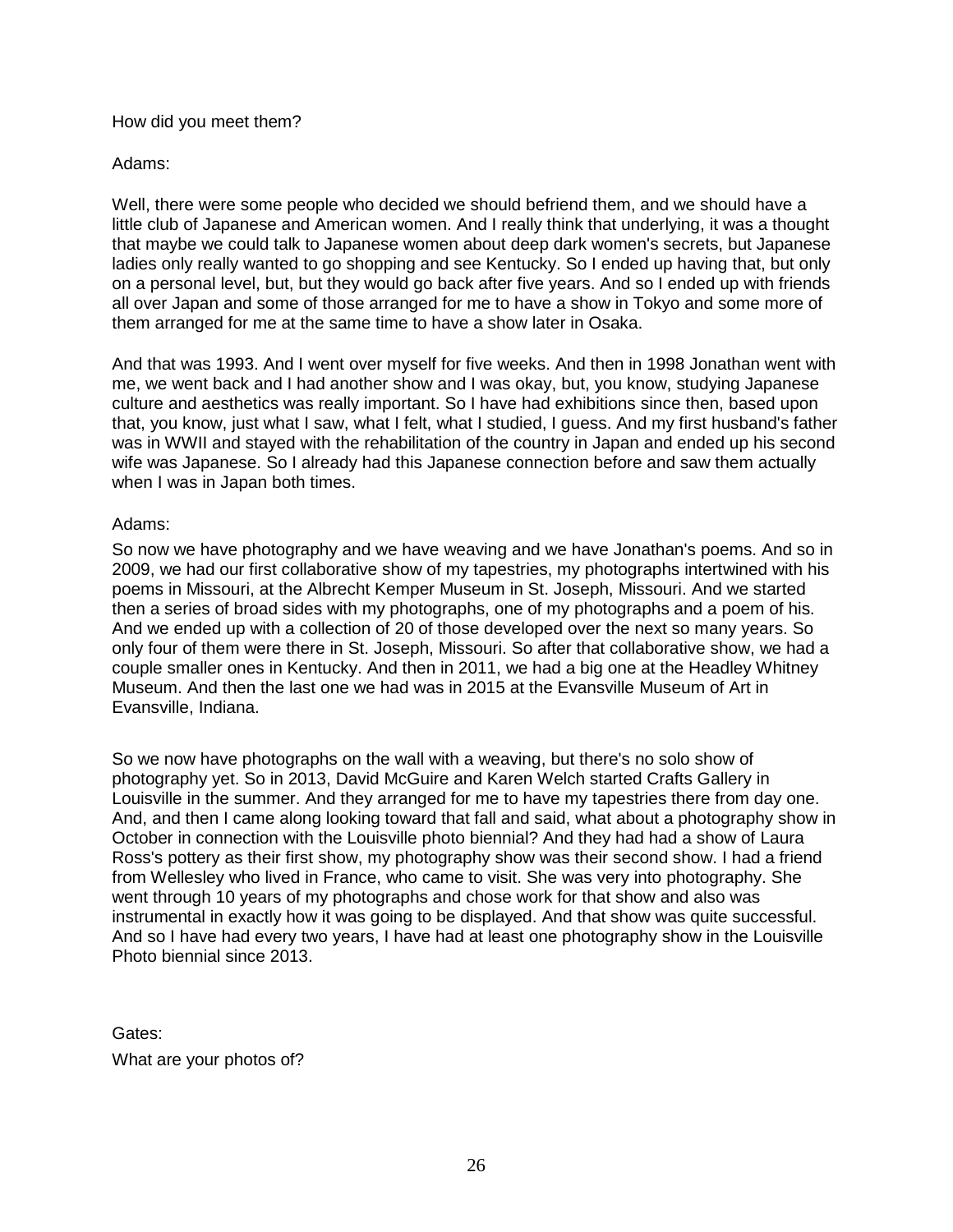# Adams:

They're mostly intimate landscapes as intimate landscapes, not great, big panoramic things, but more like getting into trees or getting into cows, or are getting into flowers, you know, things that are a little closer to you than a panoramic.

# Adams:

And meanwhile, just like Penland, and I went to Santa Fe in 2004 to study photography at the oldest photography school in the country. And I sold all the sheep in 2003 before I did that.

# Gates:

The what?

# Adams:

The sheep. All the sheep flock because you know…I've now had 20 years of sheep, but the sheep were taking time. And I tried to cut the flock back and I cut back to 12 wonderful ewes and they all had brilliant, gorgeous lambs. And I was right back in the show ring. I hadn't done one thing as far as time management for myself. And at that point I had a horse I wanted to ride, you know, I just was doing too much. So I sold a lot of them. Uh, and then that last flock was sold to a friend who was at that point, president of the Lincoln Association, his wife actually bought the black ones and he bought the white ones. So now no sheep, but I still have sheep that live at other farms. So to this day I use Lincoln for my spinning.

I also did a lot of work, the middle of the 21st century… or that, that first decade of the 21st century about mountaintop removal mining. I went to the mountains and I witnessed tour, um, with KFTC and Wendell Berry. I think I was on the third tour to look at what was happening, the devastation. And so then I started having, I took a lot of photographs and I had weavings associated with mountains, or, and so we put them together. I had some shows for about three years there to help bring awareness to what was happening.

Nice thing is that the photographic archives at the University of Louisville is going to take my work and photographer John Nation's work, um, from the mountains that we met in 2007 in the mountains. But we had both started a little bit earlier taking photographs. And we had a show at the Louisville Public Library in 2015. And that's primarily the work that archives are going to take, but after I'd done that for a while, I needed to go back to a weaving things that would sell.

Gates:

Were the photographs selling?

# Adams:

Well, at that point, I mean, all of that work was associated more with just building awareness. You know, it wasn't, it was just there, it was seen for a different reason. But over the years I've sold a lot of work. So I can't really pin it to one particular time. But I'm more interested in just the development of the work.

Adams: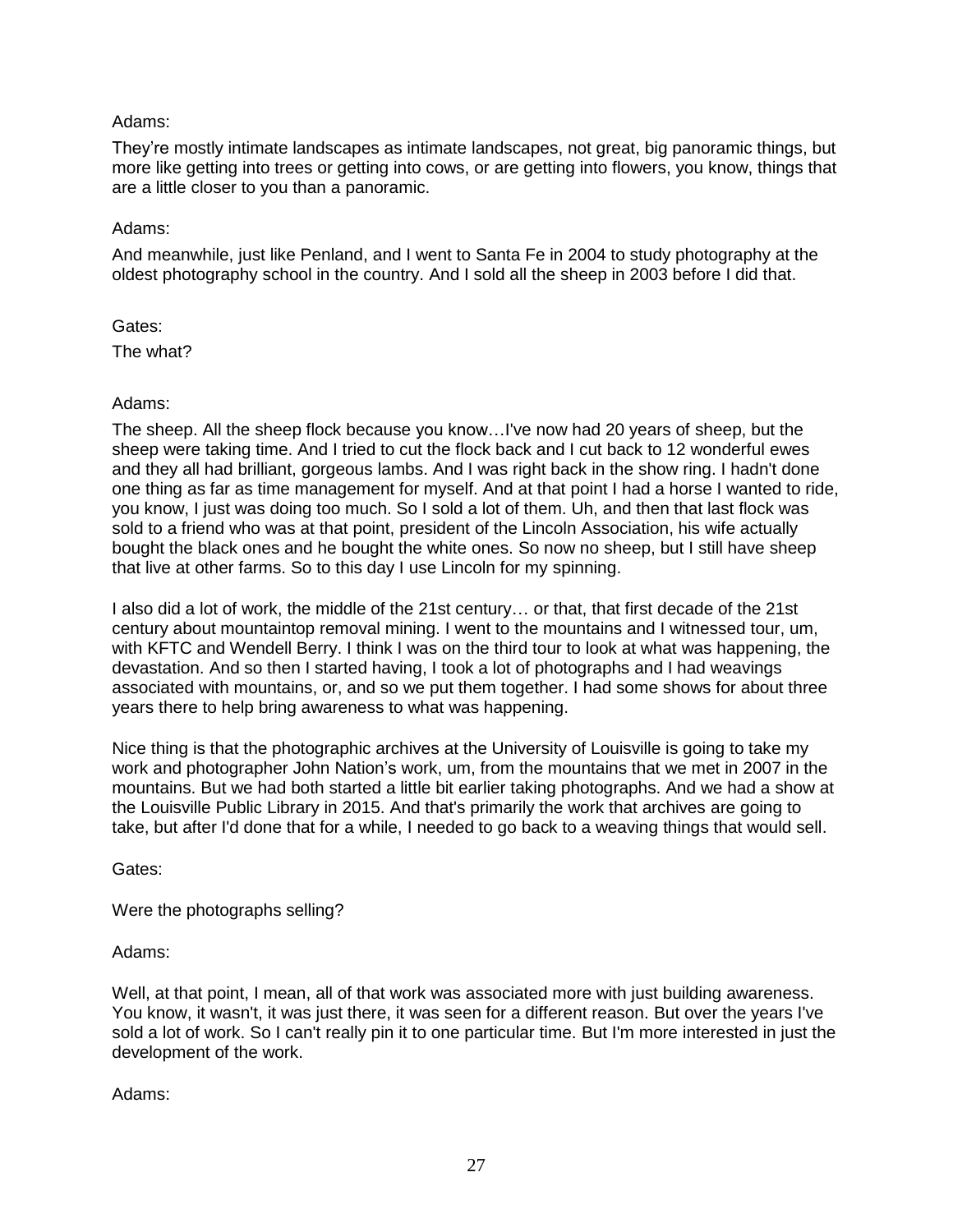In 2016, Jonathan and I went to Italy and we stayed in a flat town in Umbria, not a hill town, but a flat town. Okay, ( ). And we took one day, two day trips to hill towns in Umbria, Tuscany and ( ) and over to the Adriatic. And I took a lot of photographs in each of these hill towns. And when I came home and started looking at them and playing with him, and I realized that I can make composites of images, some of the images from a particular town. So the show in 2017 for the Louisville photo biennial was these photo mosaics from Italy.

And then this last show this year was with my friend Marcia Hopkins. And we had known each other, played together, shot cameras together, posed for each other for about 15 years. And so we put the show together of current photographs and photographs we had taken over the next 15 years. And that was great fun. So in 2000 … back to fiber … all along, I've been weaving, do you know, big things or small things or commissioned things. There's a big commission that I did for the University Art Museum in, uh, 1994, for the dining room, but those belong to the Art Museum. And I think the faculty club where they were to go, it's now been remodeled in the Art Museum.

In 2016, I was introduced to a machine called a felt loom that was in Arturo Sandoval's studio at UK. And I'd heard about this device and I really wanted to play with it. And it's nothing but a collection of needles and rollers. So you put two layers of material together, put it through the machine and it comes out as one piece of fabric.

Gates: Is that what that is?

# Adams:

Yep, yep. That's what that is. So I did a little bit of work. I did a few pieces and I said, okay, it's just like the weaving problem that because I could play forever. I need to focus. With a weaving, I decided early on that I had come into art so late and to weaving that I, I couldn't just play around. I couldn't do table mats, blankets, clothes I had to focus. And so what I did was I said, everything has to have the functionality of a rug. So maybe it starts off on the wall and then it is across your couch and then it's on the floor. And then it's on the back porch where the dog sleeps, but that's the functionality I want in every weaving. So they're all very thick and solid and substantial, like that little thing over there. And here's a, here's a big one here.

Gates:

Where the tapestry idea came from?

# Adams:

Well, tapestry is really technique. So the functionality of the rug is just the weaving part of it. And I also decided early on that not everything can be complex. So you can't do complex pattern weaving with yarns that have very complicated color relationships because the pattern gets lost in the color. So I decided that my complexity was going to be in the dying and the color and that the weaving was going to be very straightforward and not complicated. And even using tapestry techniques were going to be very basic. And I was going to use big yarns because I don't sit still very well. So when I got to the weaving part, I wanted it to go relatively fast.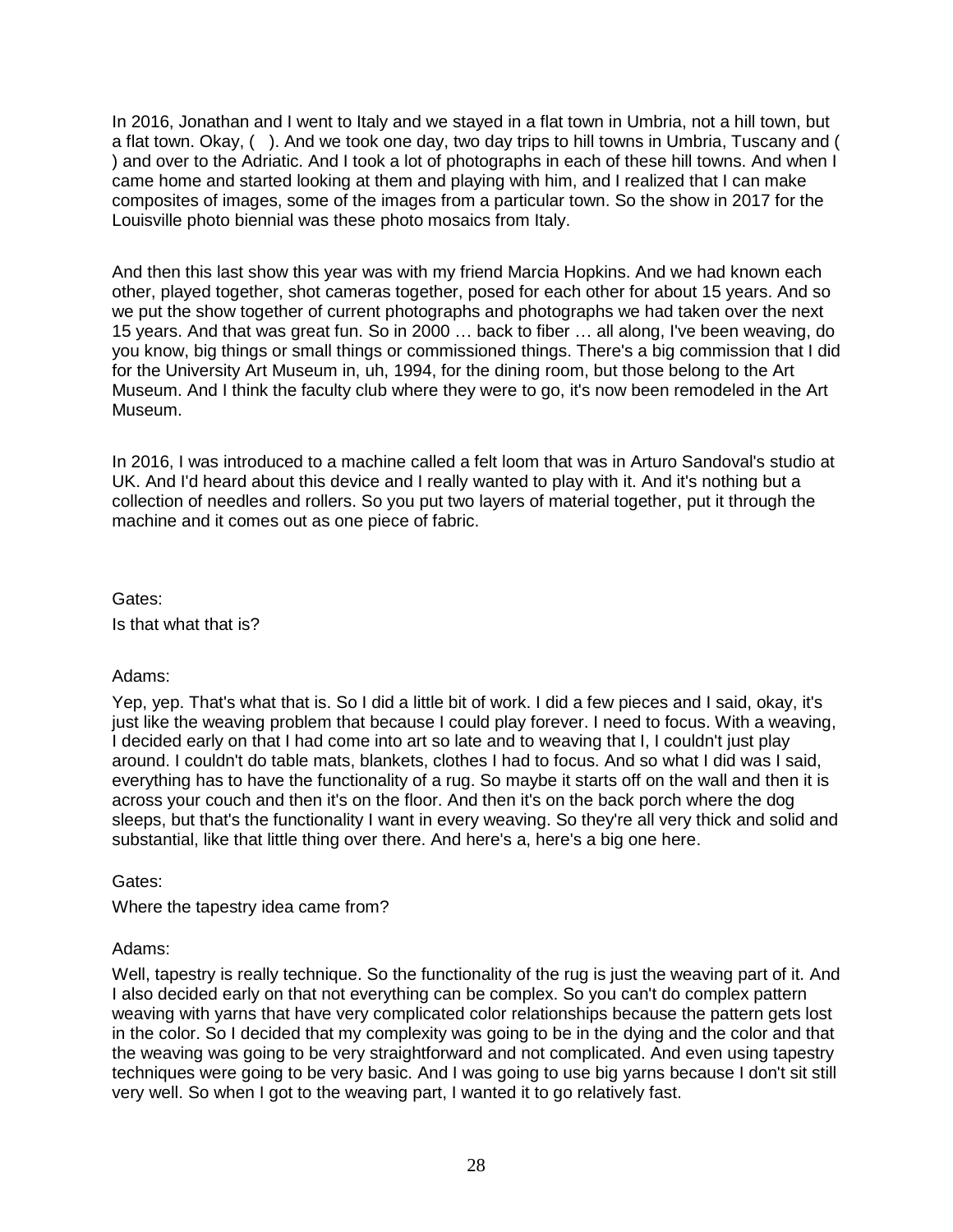Hmm. So how do you decide when you're going to make a piece? You, you see it in your head and you …

### Adams:

Well, it may come from words. It may come from sketches. It may come from ideas and then suddenly the time is right to do this. And then it gets developed usually on graph paper eight and a half by 11 graph paper and using pastel crayons for color. And that's it. And then that gets translated into a plan for dying the yarns to make that happen. And they're dyed. This is a skein. And so I dye with the Japanese brush in this before I weave, but I can put lots of different colors on one scheme, so I can end up with an impressionistic effect.

#### Gates:

Okay. How did your math background help you with any of this?

#### Adams:

Yeah, it helps that I understand formulas. So here is a tapestry. You can see the weight of it. The surface has been brushed. So that's that soft feeling? There's a combination. This is called Spring on the Mountain. So these are basically trees. You're looking through trees. This is red bud with some Dogwood, some sky, some young grasses and trees. And the first one, this is the only, the second one that similar to this. The first one I did, I think is called Kentucky River Cover Crop. And you may have seen it because it's between the men's room and the women's room at Woodford Reserve.

# Adams:

With weaving, I had to focus and I came out with a functionality of rug. So with the felting introduction, I realized the same thing was true that I could just play. And there were people doing all sorts of things with this machine. So I did two pieces and then I went off and looked at Chinese painters and I'd been in Japan. So I was really interested in those scrolls and the mountains. And I discovered that's Chinese landscape, but in the big mountain first, then the mountains in the middle ground, and then whatever in the foreground. And I said, that's layers. I can do that on the felt loom because I go through, I add things, I put it through again. So I made five pieces based on floating mountains and a waterfall from studying Chinese landscape painters. Then I also got interested …

Gates:

Is that what you just showed us?

# Adams:

No, that was a weaving. That wasn't no, that was not, that was a weaving. Cause I went back to talking about the, the weaving. This is a felted piece. Okay. So following Chinese landscape painters, I'd always been interested in the British landscape, painter Turner and especially his incredible sense of light. So I started studying Turner and this one was based on a waterfall. Oh, no wrong piece. I'm sorry. This is one. Yeah, but this is one from the Chinese painter, landscape painters. I'm sorry though. I was doing something else in the house and I got my with Turner, so I got mixed up. This is based on Chinese and this is two sided. So they're floating mountains in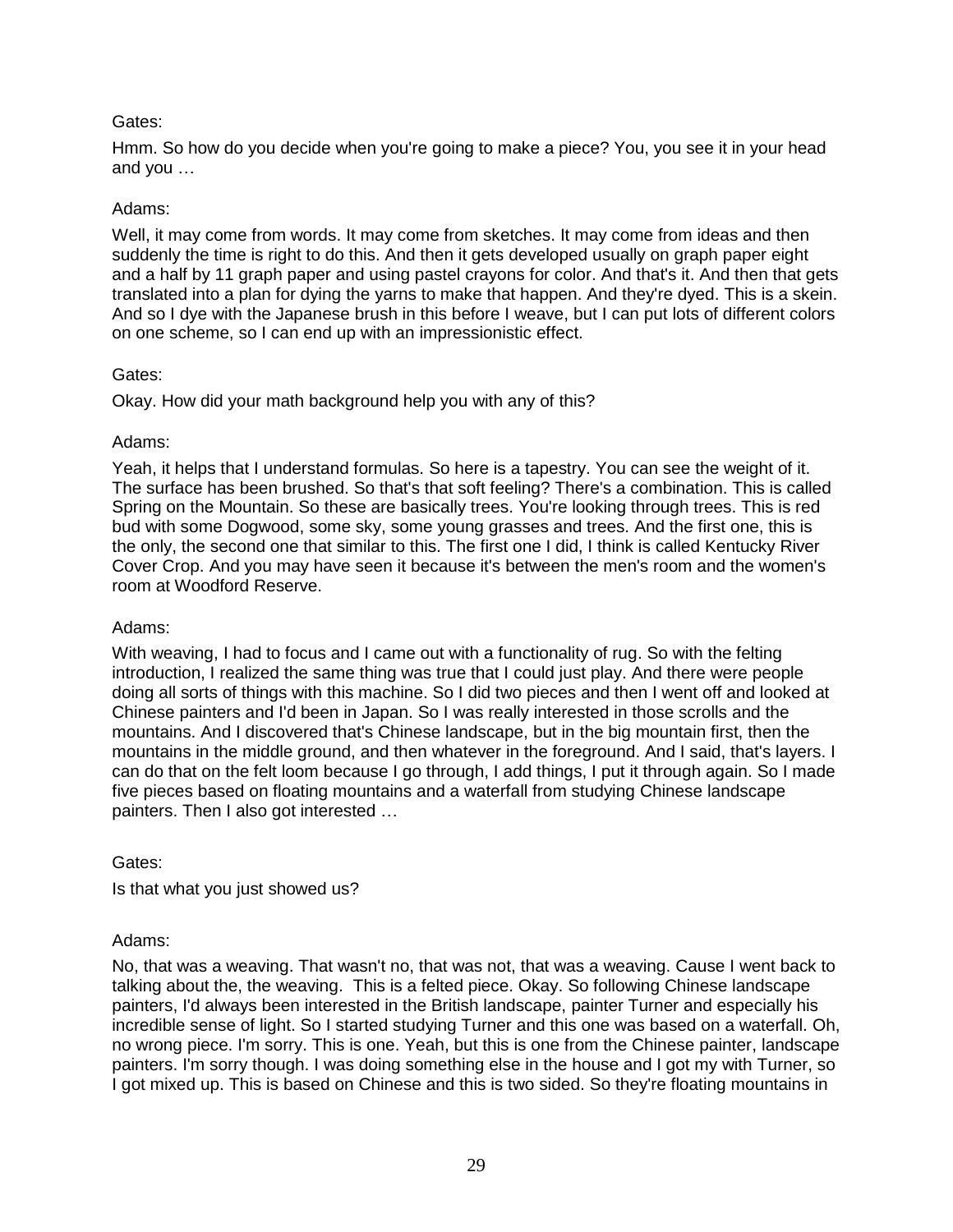the back. And this whole series for the most part were two-sided there was a triptych three pieces all together. And on each side they had floating mountains in the back.

Gates:

So it hung so you can see both sides?

# Adams:

Yeah, yeah. And so I have, I have those that wall, which was Lincoln I've dyed that and then put it in where I wanted it. And I did, you know, extra white down the waterfall. So this is the kind of big pieces I've done with felting, but I just had a show June of 2019 in Lexington that I call Sacred Mountains. And there were a lot of views of Mount Fuji and other mountains. And most of the pieces were like this some bigger. And they were based on studying ( ) Hokusai and also Turner and another Japanese painter. And after that show, I found some small bales of silk when I cleaned out my studio last fall. And so I started putting a layer of silk on top of the mountain images.

# Gates:

Can you show me where the silk part is?

# Adams:

You can see it, it's tiny white. And here's another one. This is more similar to the Fuji scenes in the show. But again, the silk, because of the way the light picks up the silk makes these quite, quite different. And here's one that's even more dramatic. And then I did a lot of these for that show were mounted like this on cradle frames. And so I did a couple of abstract ones afterwards.

# Gates:

If you hadn't found the silk, what would you have done? Would you not have used it? It would be a little different image.

# Adams:

Yeah. It would have been different. It would've been, well, yeah, it would have been entirely different.

# Gates:

Sometimes you find things and you add them to what you're doing.

# Adams:

Right. And what I found was I had taken a lot of workshops. Yeah. Especially when I was spinning and I had bought various kinds of supplies and I just hadn't looked at that stuff for quite a while. So that was exciting. And so since then I have done, uh, a series of table runners that look like this, but maybe with a little less silk, there's another one back here. So you see a little more color. This one is less so you can see there's more color coming through there. And the table runners are maybe that big.